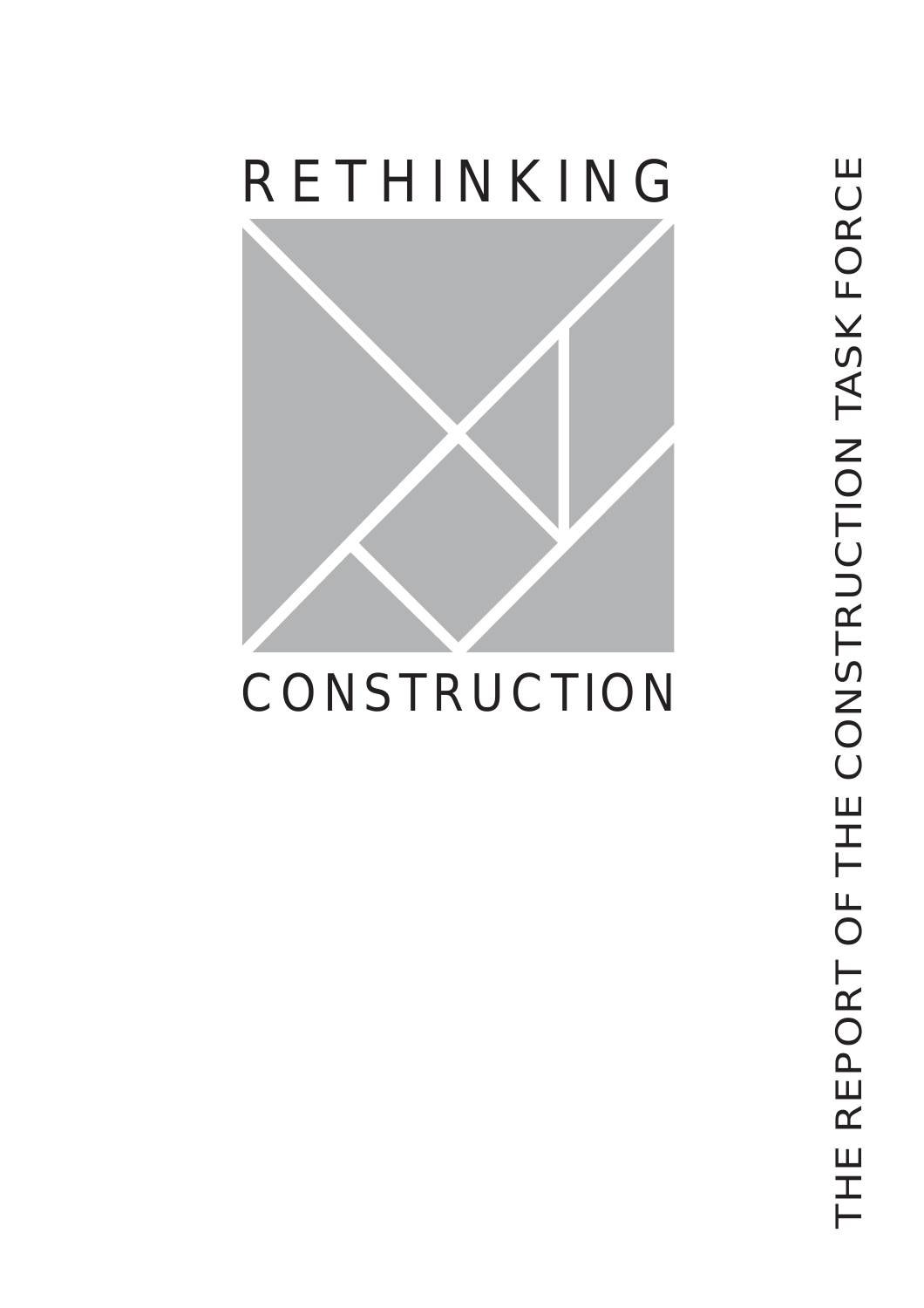# Rethinking Construction

The report of the Construction Task Force to the Deputy Prime Minister, John Prescott, on the scope for improving the quality and efficiency of UK construction.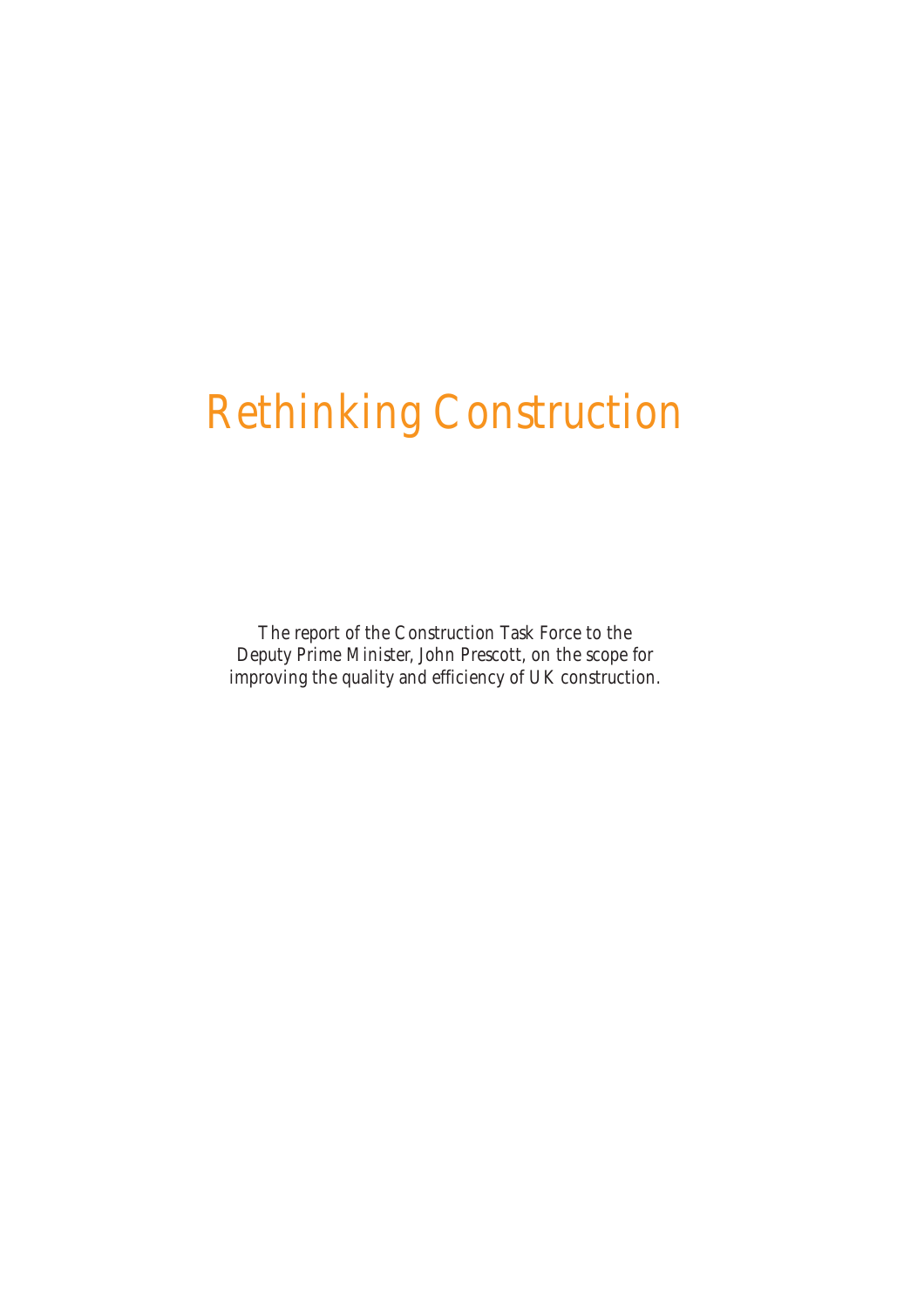### **CONTENTS**

| Foreword by Sir John Egan            | 3               |
|--------------------------------------|-----------------|
| <b>Executive Summary</b>             | $\overline{4}$  |
| <b>CHAPTER 1</b>                     |                 |
| The Need to Improve                  | $6\phantom{.}6$ |
| <b>CHAPTER 2</b>                     |                 |
| Our Ambition for UK Construction     | 11              |
| <b>CHAPTER 3</b>                     |                 |
| <b>Improving the Project Process</b> | 18              |
| <b>CHAPTER 4</b>                     |                 |
| <b>Enabling Improvement</b>          | 25              |
| <b>CHAPTER 5</b>                     |                 |
| <b>Improving Housebuilding</b>       | 32              |
| <b>CHAPTER 6</b>                     |                 |
| The Way Forward                      | 35              |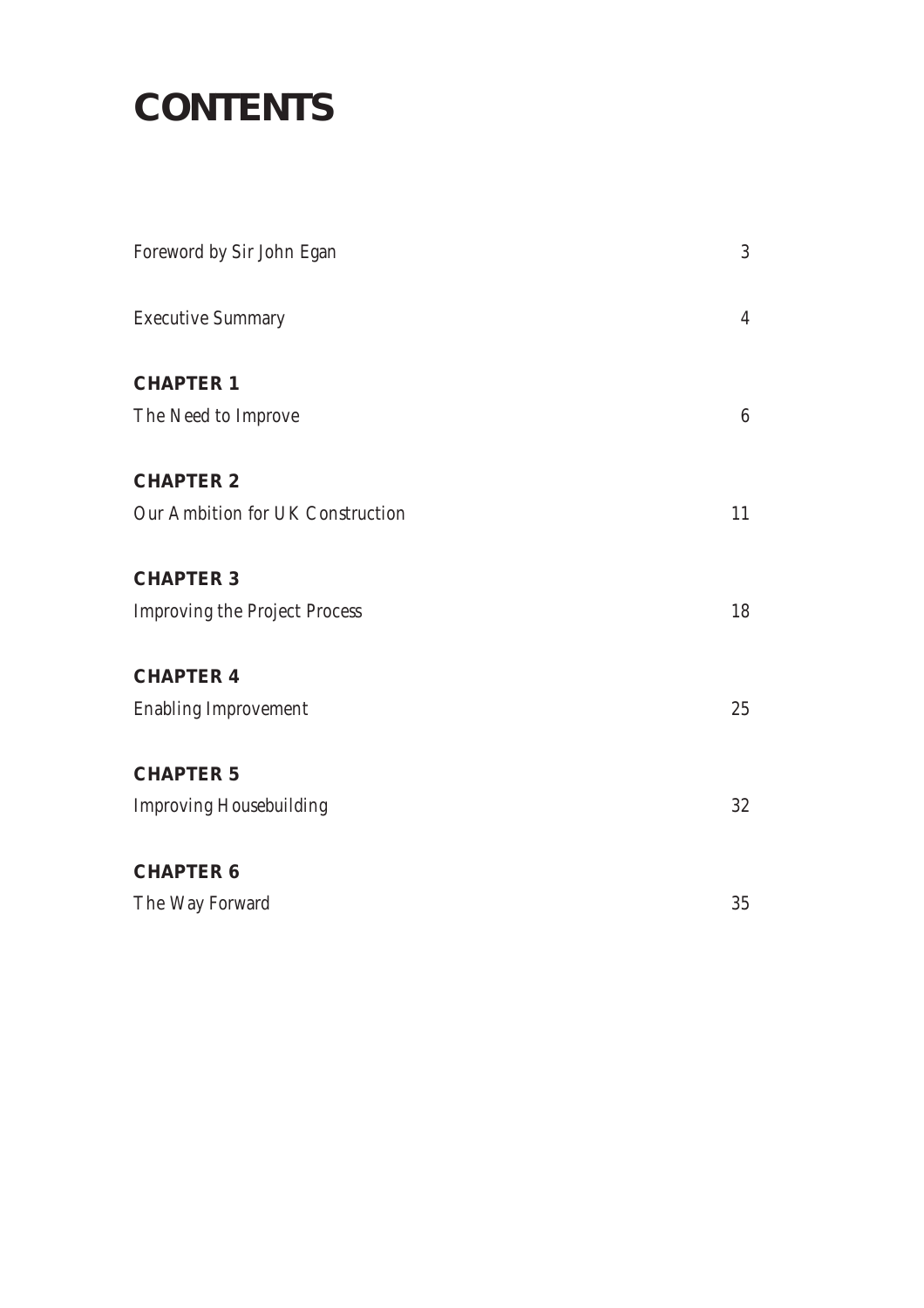# **Foreword by Sir John Egan**

Deputy Prime Minister

"It gives me great pleasure to present the report of the Construction Task Force on the scope for improving quality and efficiency in UK construction.

A successful construction industry is essential to us all. we all benefit from high quality housing, hospitals or transport infrastructure that are constructed efficiently. At its best the UK construction industry displays excellence. But, there is no doubt that substantial improvements in quality and efficiency are possible. Indeed, they are vital if the industry is to satisfy all its customers and reap the benefits of becoming a world leader. The Construction Task Force wishes to see the dramatic improvements already being demonstrated on client-led projects spread throughout UK construction.

In formulating our proposals for improving performance we have studied the experience that has been gained at the cutting edge of construction and in other industries that have transformed themselves in recent years. We have learnt that continuous and sustained improvement is achievable if we focus all our efforts on delivering the value that our customers need, and if we are prepared to challenge the waste and poor quality arising from our existing structures and working practices.

We know that it is not easy to sustain radical improvement in an industry as diverse as construction. But, we must do so to secure our future. Through the Task Force, the major clients have committed themselves to driving forward the modernisation of the construction industry. We look to Government, as the largest client, to join us. But, we are also issuing a challenge to the construction industry to commit itself to change, so that, working together, we can create a modern industry, ready to face the new millennium."

u gan

Sir John Egan Chairman of the Construction Task Force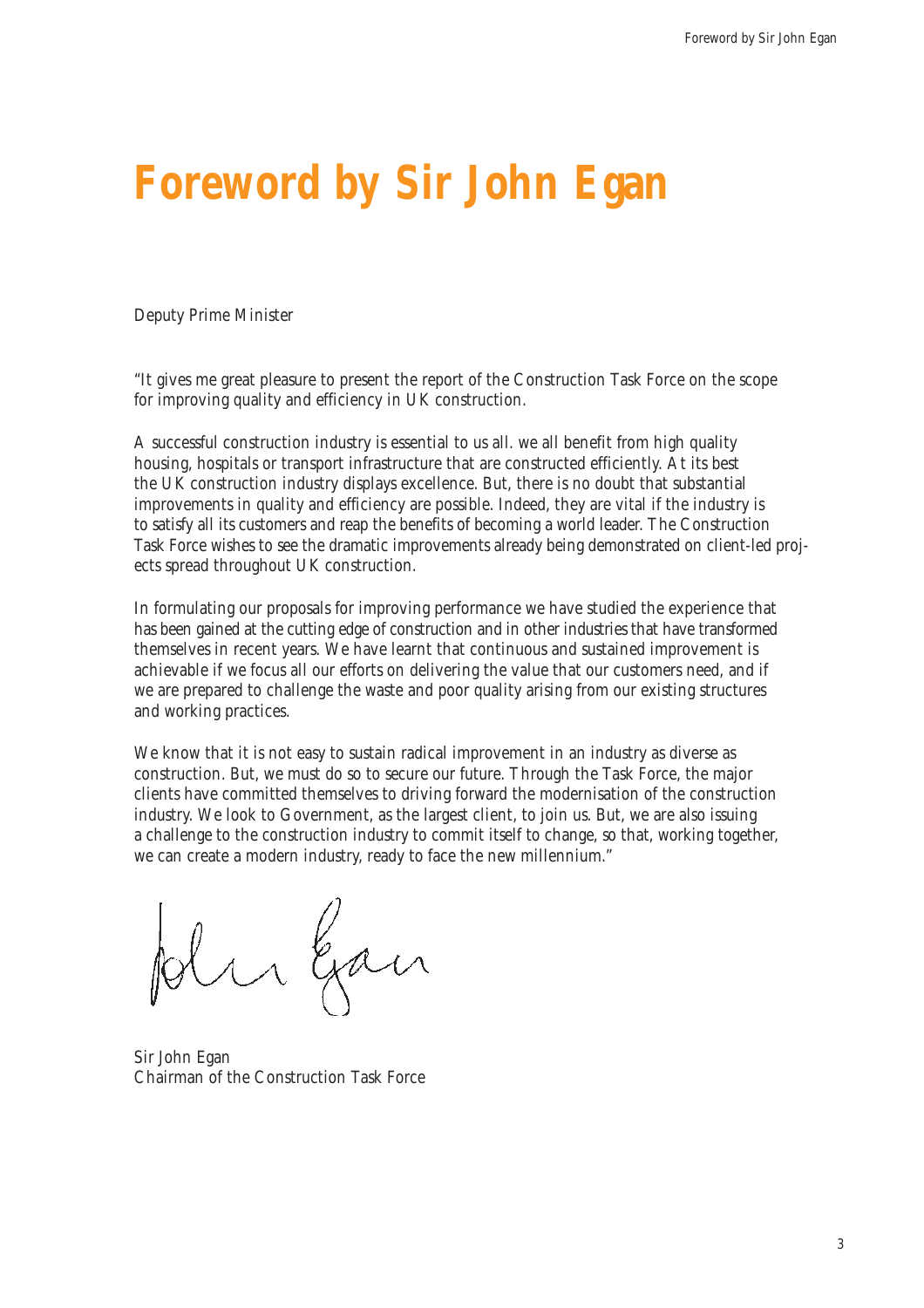## **Executive Summary**

- The UK construction industry at its best is excellent. Its capability to deliver the most difficult and innovative projects matches that of any other construction industry in the world (paragraph 3).
- Nonetheless, there is deep concern that the industry as a whole is under-achieving. It has low profitability and invests too little in capital, research and development and training. Too many of the industry's clients are dissatisfied with its overall performance (paragraphs 4-6).
- The Task Force's ambition for construction is informed by our experience of radical change and improvement in other industries, and by our experience of delivering improvements in quality and efficiency within our own construction programmes. We are convinced that these improvements can be spread throughout the construction industry and made available to all its clients (paragraphs 15, 16 and 18).
- We have identified five key drivers of change which need to set the agenda for the construction industry at large: *committed leadership, a focus on the customer, integrated processes and teams, a quality driven agenda and commitment to people* (paragraph 17).
- Our experience tells us that ambitious targets and effective measurement of performance are essential to deliver improvement. We have proposed a series of targets for annual improvement and we would like to see more extensive use of performance data by the industry to inform its clients (paragraphs 19-22).
- Our targets are based on our own experience and evidence that we have obtained from projects in the UK and overseas. Our targets include annual reductions of 10% *in construction cost and construction time. We also propose that defects in projects should be reduced by 20% per year* (paragraphs 23-26).
- To achieve these targets the industry will need to make radical changes to the processes through which it delivers its projects. These processes should be explicit and transparent to the industry and its clients. The industry should create an integrated project process around the four key elements of *product development, project implementation, partnering the supply chain and production of components.* Sustained improvement should then be delivered through use of techniques for eliminating waste and increasing value for the customer (chapter 3).
- If the industry is to achieve its full potential, substantial changes in its culture and structure are also required to support improvement. The industry must provide *decent*  and safe working conditions and improve management and supervisory skills at all levels. The industry must design projects for ease of construction making maximum use of standard components and processes (paragraphs 53-61).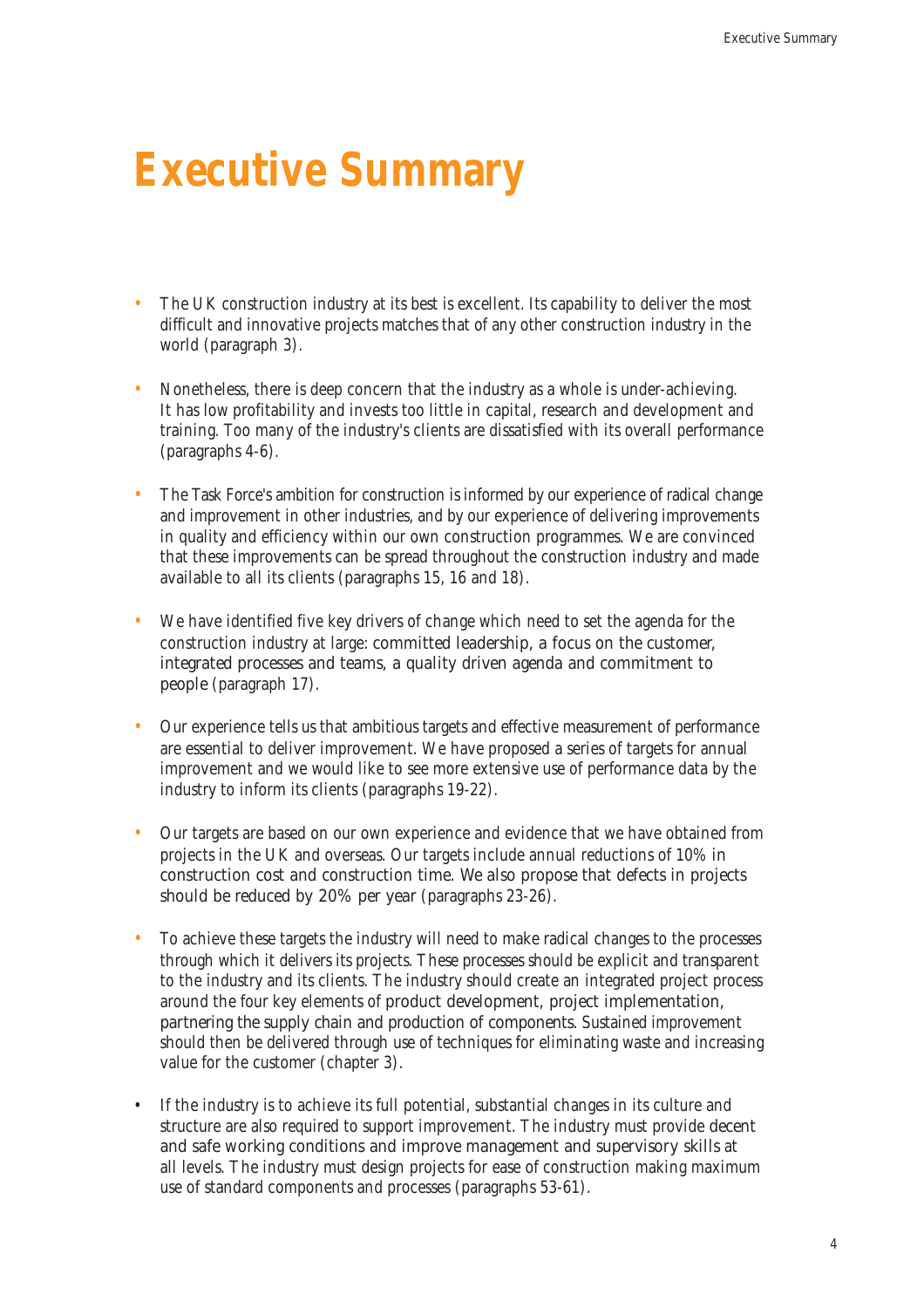- The industry must replace competitive tendering with *long term relationships* based on clear measurement of performance and *sustained improvements in quality and efficiency* (paragraphs 67- 71).
- The Task Force has looked specifically at housebuilding. We believe that the main initial opportunities for improvements in housebuilding performance exist in the social housing sector for the simple reason that most social housing is commissioned by a few major clients. Corporate clients – housing associations and local authorities – can work with the housebuilding industry to improve processes and technologies and develop quality products. We propose that a forum for improving performance in housebuilding is established (paragraphs 75- 79).
- The Task force has concluded that the major clients of the construction industry must give leadership by implementing projects which will demonstrate the approach that we have described. We want other clients, including those from across the public sector, to join us in sponsoring demonstration projects. We also wish to see the construction industry join us in these projects and devise its own means of making improved performance available to all its clients. Our ambition is to make a start with at least £500 million of demonstration projects (paragraphs 82-83).
- In sum, we propose to initiate a movement for change in the construction industry, for radical improvement in the process of construction. This movement will be the means of sustaining improvement and sharing learning (paragraph 84).
- We invite the Deputy Prime Minister to turn his Department's Best Practice Programme into a knowledge centre for construction which will give the whole industry and all of its clients access to information and learning from the demonstration projects. There is a real opportunity for the industry to develop independent and objective assessments of completed projects and of the performance of companies (paragraph 85).
- The public sector has a vital role to play in leading development of a more sophisticated and demanding customer base for construction. The Task Force invites the Government to commit itself to leading public sector bodies towards the goal of becoming best practice clients seeking improvements in efficiency and quality through the methods that we have proposed (paragraphs 86-87).
- The members of the Task Force and other major clients will continue their drive for improved performance, and will focus their efforts on the demonstration projects. We ask the Government and the industry to join with us in rethinking construction.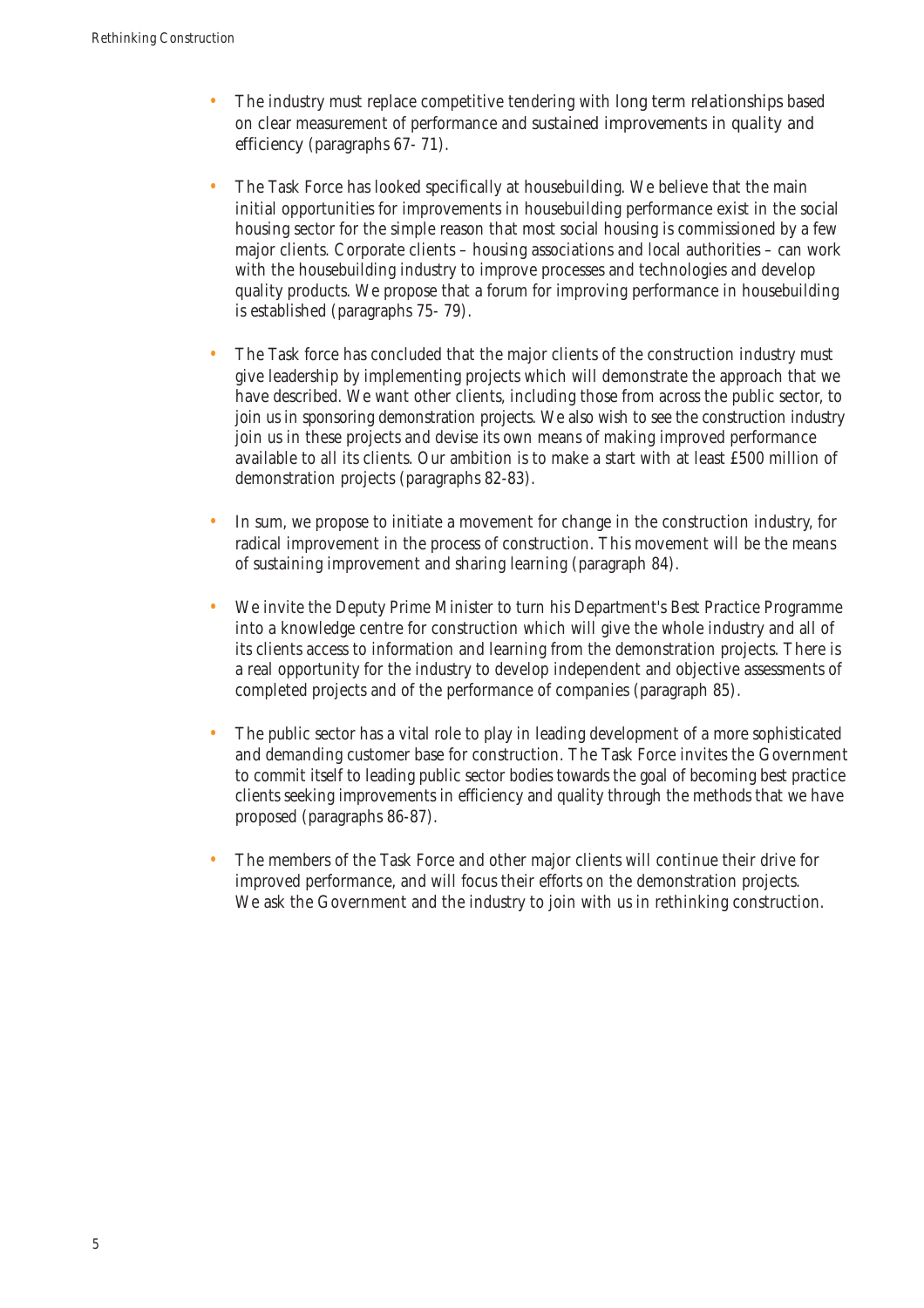# **CHAPTER 1 The Need to Improve**

- 1. The Construction Task Force has been set up by the Deputy Prime Minister against a background of deep concern in the industry and among its clients that the construction industry is under-achieving, both in terms of meeting its own needs and those of its clients.
- 2. Construction in the UK is one of the pillars of the domestic economy. The industry in its widest sense is likely to have an output of some £58 billions in 1998, equivalent to roughly 10% of GDP and employs around 1.4 million people. It is simply too important to be allowed to stagnate.
- 3. UK construction at its best is excellent. We applaud the engineering ingenuity and design flair that are renowned both here and overseas. The industry is also eminently flexible. Its labour force is willing, adaptable and able to work in the harshest conditions. Its capability to deliver the most difficult and innovative projects matches that of any other construction industry in the world.

#### **The Terms of Reference of the Construction Task Force**

To advise the Deputy Prime Minister from the clients' perspective on the opportunities to improve efficiency and quality of delivery of UK construction, to reinforce the impetus for change and to make the industry more responsive to customer needs.

The Task Force will:

- quantify the scope for improving construction efficiency and derive relevant quality and efficiency targets and performance measures which might be adopted by UK construction;
- examine current practice and the scope for improving it by innovation in products and processes;
- identify specific actions and good practice which would help achieve more efficient construction in terms of quality and customer satisfaction, timeliness in delivery and value for money;
- identify projects to help demonstrate the improvements that can be achieved through the application of best practice.

The Deputy Prime Minister wishes especially to be advised on improving the quality and efficiency of housebuilding.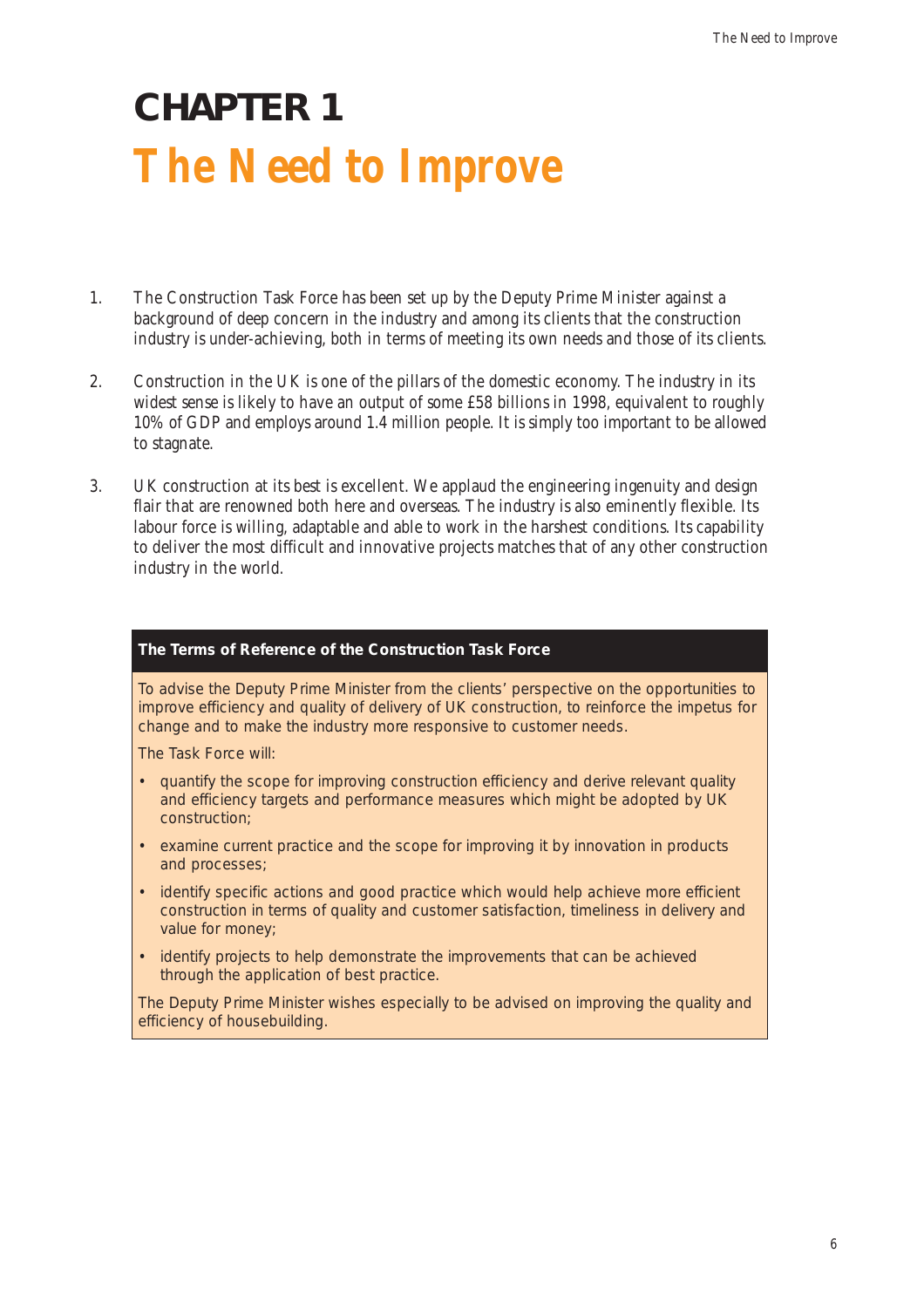#### **The members of the Construction Task Force**

Sir John Egan (Chairman), Chief Executive, BAA plc. Mike Raycraft, Property Services Director, Tesco Stores Ltd. Ian Gibson, Managing Director, Nissan UK Ltd. Sir Brian Moffatt, Chief Executive, British Steel plc. Alan Parker, Managing Director, Whitbread Hotels. Anthony Mayer, Chief Executive, Housing Corporation. Sir Nigel Mobbs, Chairman, Slough Estates and Chief Executive, Bovis Homes. Professor Daniel Jones, Director of the Lean Enterprise Centre, Cardiff Business School. David Gye, Director, Morgan Stanley & Co Ltd. David Warburton, GMB Union.

#### **Need to Modernise**

- Nevertheless, the industry recognises that it needs to modernise in order to tackle the severe problems facing it, not least that: 4.
	- it has a low and unreliable rate of **profitability**. Margins are characteristically very low. The view of the Task Force is that these are too low for the industry to sustain healthy development and we wish to see those companies who serve their clients well making much better returns;
	- it invests little in research and development and in capital. In-house  $R \& D$  has fallen by 80% since 1981 and capital investment is a third of what it was twenty years ago. This lack of investment is damaging the industry's ability to keep abreast of innovation in processes and technology;
	- there is a crisis in **training**. The proportion of trainees in the workforce appears to have declined by half since the 1970s and there is increasing concern about skill shortages in the industry. Too few people are being trained to replace the ageing skilled workforce, and too few are acquiring the technical and managerial skills required to get full value from new techniques and technologies. Construction also lacks a proper career structure to develop supervisory and management grades;
	- too many **clients** are undiscriminating and still equate price with cost, selecting designers and constructors almost exclusively on the basis of tendered price. This tendency is widely seen as one of the greatest barriers to improvement. The public sector, because of its need to interpret accountability in a rather narrow sense, is often viewed as a major culprit in this respect. The industry needs to educate and help its clients to differentiate between best value and lowest price.

#### **Client Dissatisfaction**

Under-achievement can also be found in the growing dissatisfaction with construction among both private and public sector clients. Projects are widely seen as unpredictable in terms of delivery on time, within budget and to the standards of quality expected. Investment in construction is seen as expensive, when compared both to other goods and services and to other countries. In short, construction too often fails to meet the needs of modern businesses that must be competitive in international markets, and rarely provides best value for clients and taxpayers. 5.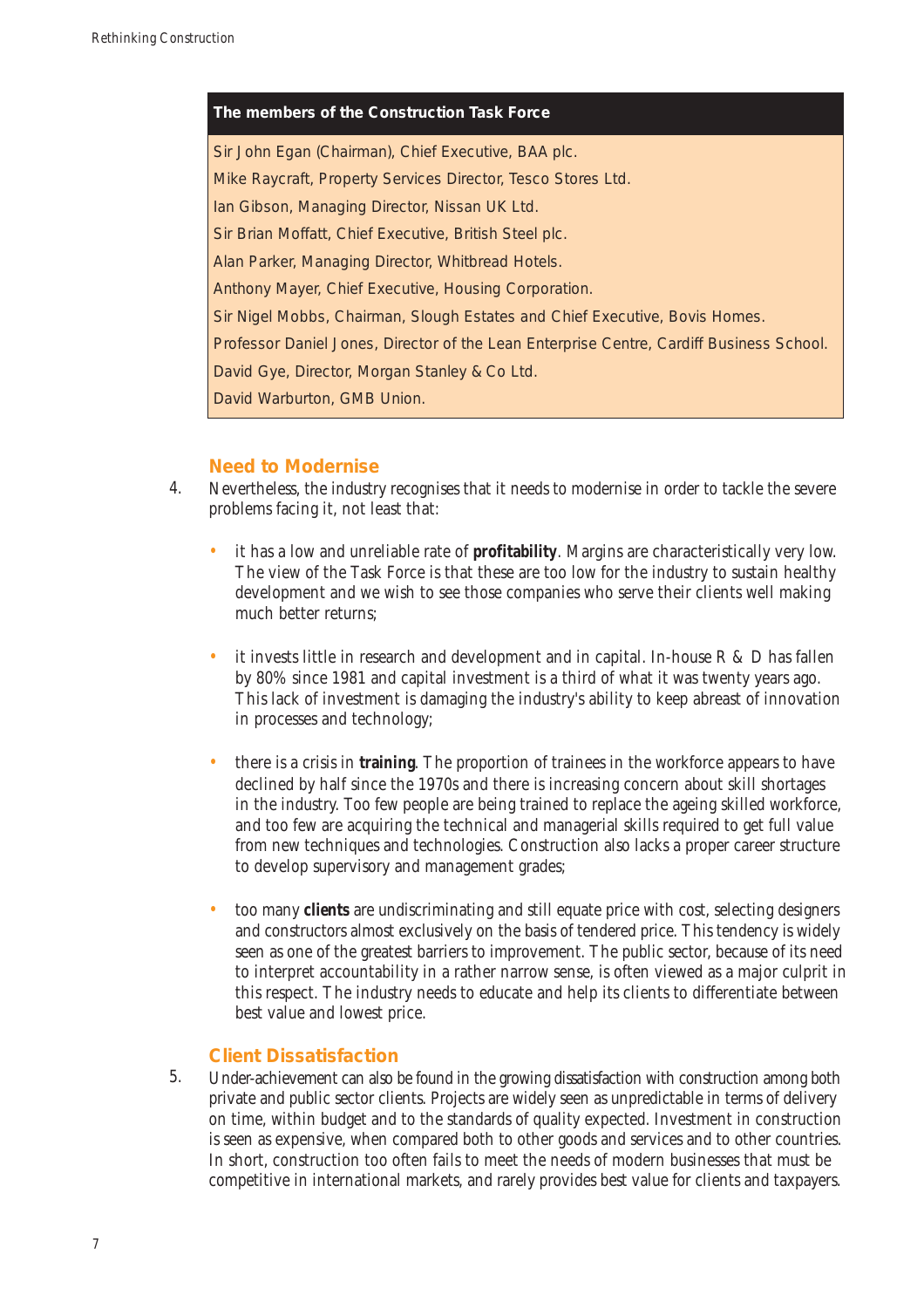- The under-achievement of construction is graphically demonstrated by the City's view of the industry as a poor investment. The City regards construction as a business that is unpredictable, competitive only on price not quality, with too few barriers to entry for poor performers. With few exceptions, investors cannot identify brands among companies to which they can attach future value. As a result there are few loyal, strategic long-term shareholders in quoted construction companies. 6.
- Discussions with City analysts suggest that effective barriers to entry in the construction industry, together with structural changes that differentiated brands and improved companies' "quality of earnings" (i.e. stability and predictability of margins), could result in higher share prices and more strategic shareholders. We believe such a change towards stability of profit margins would be at least as highly valued by the City as a simple increase in margins. 7.

#### **The Client View**

The British Property Federations 1997 survey of major UK clients reveals that:

- more than a third of major clients are dissatisfied with contractors' performance in keeping to the quoted price and to time, resolving defects, and delivering a final product of the required quality;
- more than a third of major clients are dissatisfied with consultants' performance in co-ordinating teams, in design and innovation, in providing a speedy and reliable service and in providing value for money.

A recent survey by the Design Build Foundation shows that:

- clients want greater value from their buildings by achieving a clearer focus on meeting functional business needs;
- clients' immediate priorities are to reduce capital costs and improve the quality of new buildings;
- clients believe that a longer-term, more important issue is reducing running-costs and improving the standard of existing buildings;
- clients believe that significant value improvement and cost reduction can be gained by the integration of design and construction.

#### **Fragmentation**

- We recognise that the fragmentation of the UK construction industry inhibits performance improvement. One of the most striking things about the industry is the number of companies that exist – there are some 163,000 construction companies listed on the Department of the Environment, Transport and the Regions' (DETR) statistical register, most employing fewer than eight people. 8.
- We regard this level of fragmentation in construction both as a strength and a weakness: 9.
	- on the positive side, it is likely that it has provided flexibility to deal with highly variable workloads. Economic cycles have affected the industry seriously over past decades and have meant that it has been forced to concentrate more on survival than on investing for the future;
	- on the negative side, the extensive use of subcontracting has brought contractual relations to the fore and prevented the continuity of teams that is essential to efficient working.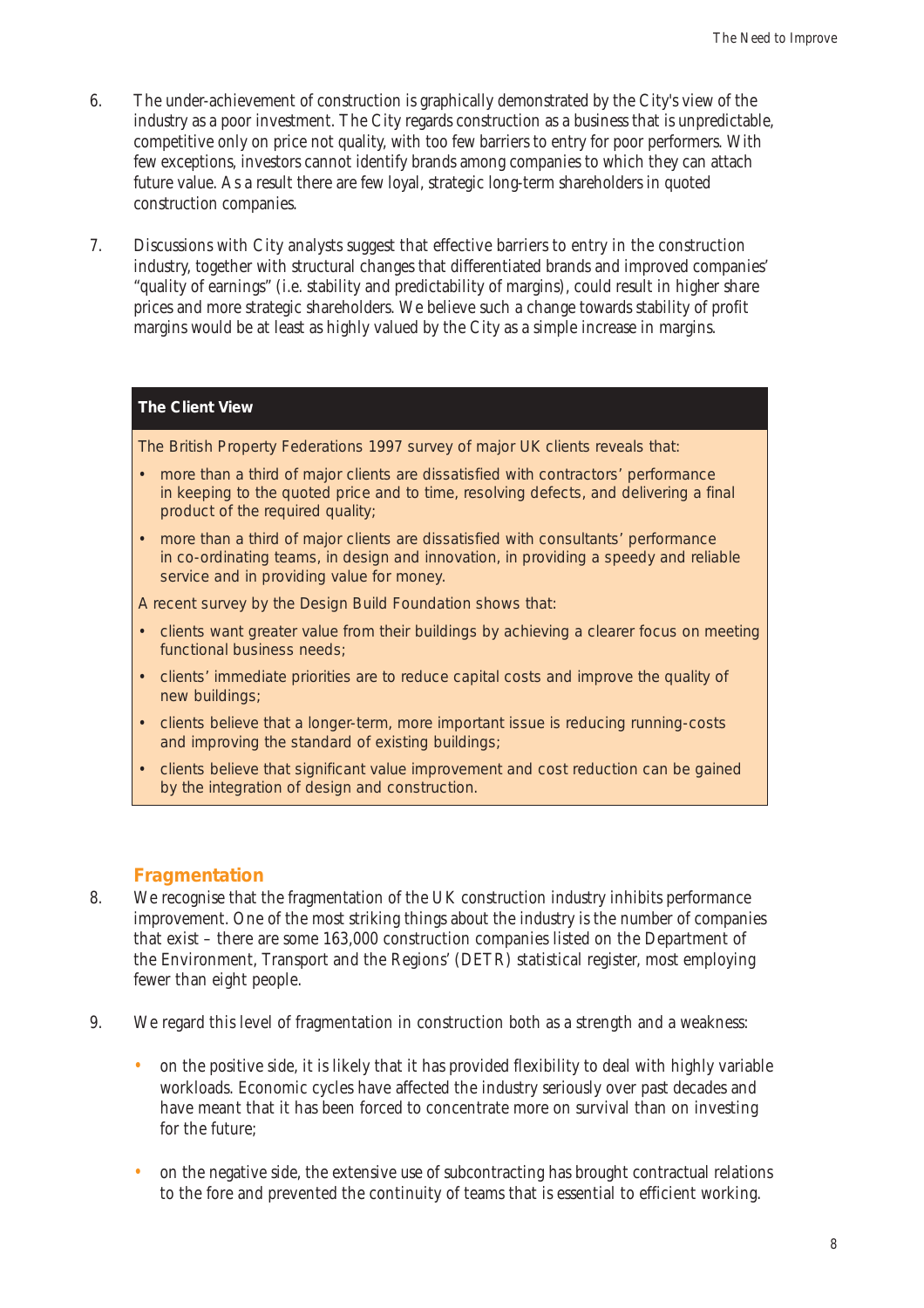#### **Building on Latham**

- It was the consequences of fragmentation which Sir Michael Latham principally examined in his landmark report published in 1994. The Task Force recognises that we are building on the firm foundations which Sir Michaellaid. We welcome the impact that his report has had on the industry and the developments arising from it, including the establishment of the Construction Industry Board and the recent legislation on adjudication and fair payment. Together with the Government's current initiative *Combating Cowboy Builders*, this will help to reform the way the industry does business and to counter the strongly ingrained adversarial culture. 10.
- In consequence, our view of UK construction is that, although it suffers from serious 11. problems, the outlook is positive if action is taken quickly. Despite low levels of investment, falling employment and cyclical downturns, the industry's output has maintained a strong long term upward trend in real terms. Over the last forty years growth in real output has broadly matched GDP: Furthermore, labour productivity appears to have risen by more than 5% per year in real terms since 1981, faster than the average for the economy as a whole.

#### **Promising Developments**

- We are also greatly encouraged by the wide range of promising developments which have emerged from the industry, its clients and its Government sponsors over the last few years, including: 12.
	- recent initiatives to improve construction performance, such as the Construction Round Table's "Agenda for Change", the Construction Clients' Forum's "Pact with the Industry" and the DETR's Construction Best Practice Programme;
	- improved components, materials and construction methods, including standardisation and pre-assembly, and new technology such as 3D object-oriented modelling and global positioning systems;
	- tools to tackle fragmentation, such as partnering and framework agreements, which are becoming increasingly used by the best firms in place of traditional contract-based procurement and project management;
	- increasing interest in tools and techniques for improving efficiency and quality learned from other industries, including benchmarking, value management, teamworking, Just-In-Time, concurrent engineering and Total Quality Management.

#### **Partnering**

Partnering involves two or more organisations working together to improve performance through agreeing mutual objectives, devising a way for resolving any disputes and committing themselves to continuous improvement, measuring progress and sharing the gains. The Reading Construction Forum's best practice guides to partnering, 'Trusting the Team' and 'Seven Pillars of Partnering' demonstrate that where partnering is used over a series of construction projects 30% savings are common, and that a 50% reduction in cost and an 80% reduction in time are possible in some cases.

Tesco Stores have reduced the capital cost of their stores by 40% since 1991 and by 20% in the last two years, through partnering with a smaller supplier base with whom they have established long term relationships. Tesco is now aiming for a further 20% reduction in costs in the next two years and a 50% reduction in project time.

Argent, a major commercial developer, has used partnering arrangements to reduce the capitol cost of its offices by 33% and total project time in some instances by 50% since 1991. They partner with three contractors and a limited number of specialist sub-contractors, consultants and designers.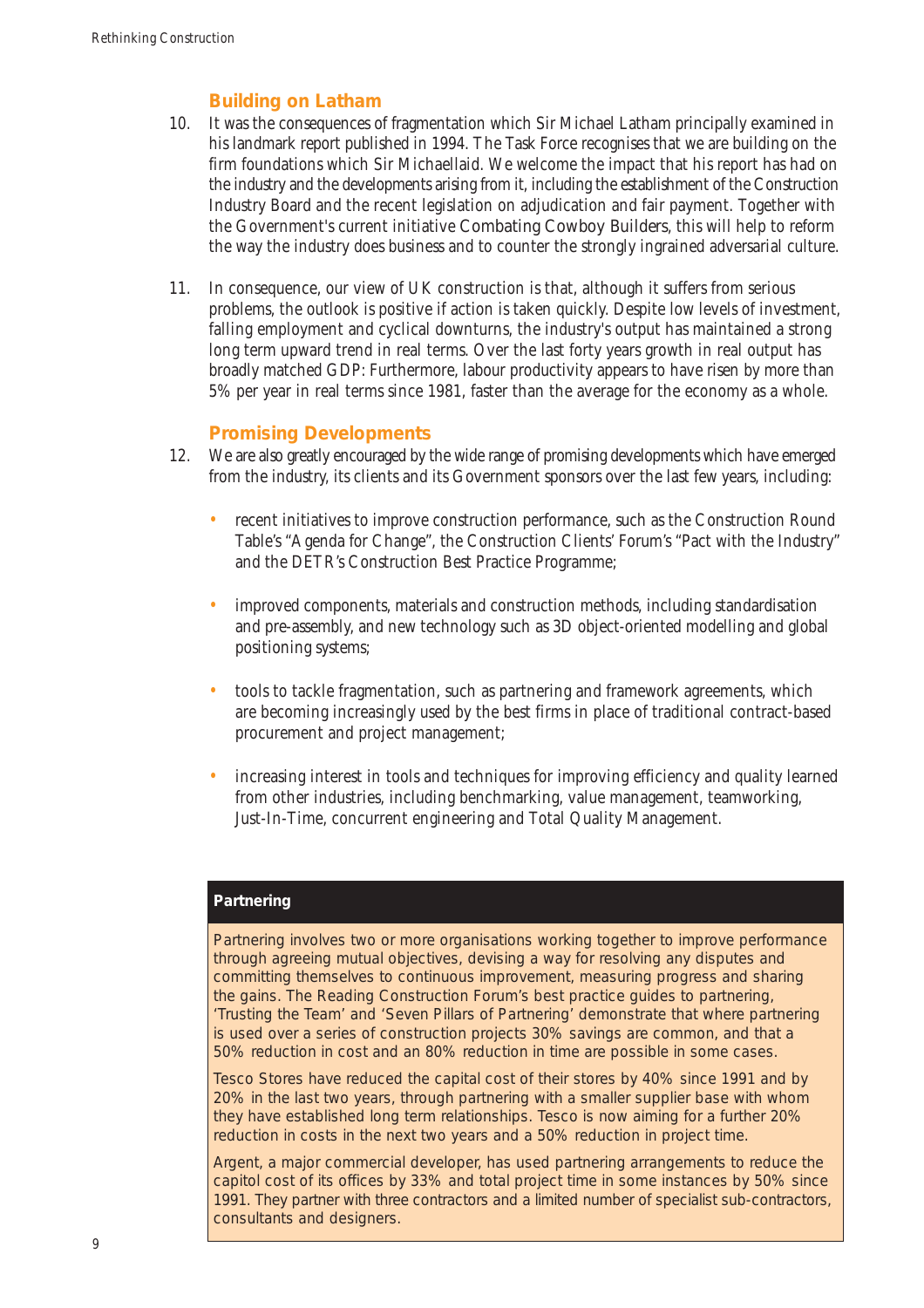#### **Standardisation and Pre-Assembly**

Volumetric Ltd designs and manufactures prefabricated units which can be incorporated in a variety of buildings, including Forte's Travelodge, speculative housing and housing association developments, military accommodation, private hospitals and top of the range self-build houses. Advantages include speed of construction, lower cost, reduced need for skilled labour and achievement of zero defects.

McDonald's Restaurants have demonstrated an ability to construct a fully-functioning restaurant on site in 24 hours, using a very high degree of prefabrication and modularisation. The design allows expansion or even relocation

#### **Performance Improvement Tools and Techniques**

**CALIBRE** has been developed by BRE as a simple but effective system for mapping and understanding site processes and measuring and comparing on-site performance. Using hand-held computer technology feeding back to a lap top computer it provides real-time feedback to site managers to help them remove barriers to productivity, eliminate waste and improve value-adding activities

**Value management** is a structured method of eliminating waste from the brief and from the design before binding commitments are made. Value management is now used by up to a quarter of the construction industry to deliver more effective and better quality buildings, for example through taking unnecessary costs out of designs, and ensuring clearer understanding of the brief by all project participants and improving teamworking. Value management can also reduce costs by up to 10%

**Benchmarking** is a management tool which can help construction firms to understand how their performance measures up to their competitors' and drive improvement up to 'world class' standards. Taywood Engineering Ltd are using benchmarking in a project to identify a strategy for achieving zero defects in construction, including the principles of a 'zero defects culture' and a range a possible tools, such as the concept of a 'stop button' in site production, to prevent defects "going down the line".

#### **Great Scope for Improvement**

Leading clients working with the best construction companies are successfully combining many of these developments to achieve significant improvements in the cost, time and quality of projects. But there is plenty of scope for further improvement at the leading edge of the industry and for these improvements to be spread across the industry and offered to the vast majority of occasional and inexperienced clients. The Task Force is strongly of the view that there is nothing exceptional about what major clients are doing to improve performance in construction. Anybody can do it, given the time, the commitment and the resources. 13.

#### **Direction from Major Clients**

In construction the need to improve is clear. Clients need better value from their projects, and construction companies need reasonable profits to assure their long-term future. Both points of view increasingly recognise that not only is there plenty of scope to improve, but they also have a powerful mutual interest in doing so. To achieve the performance improvements required there is a pressing need to draw all the promising developments in construction together and give them direction. The Task Force believes that this direction and the impetus for change must come from major clients. In the next section we, as representatives of major clients, set out the basis of this direction through our ambition to create a thoroughly modern construction industry. 14.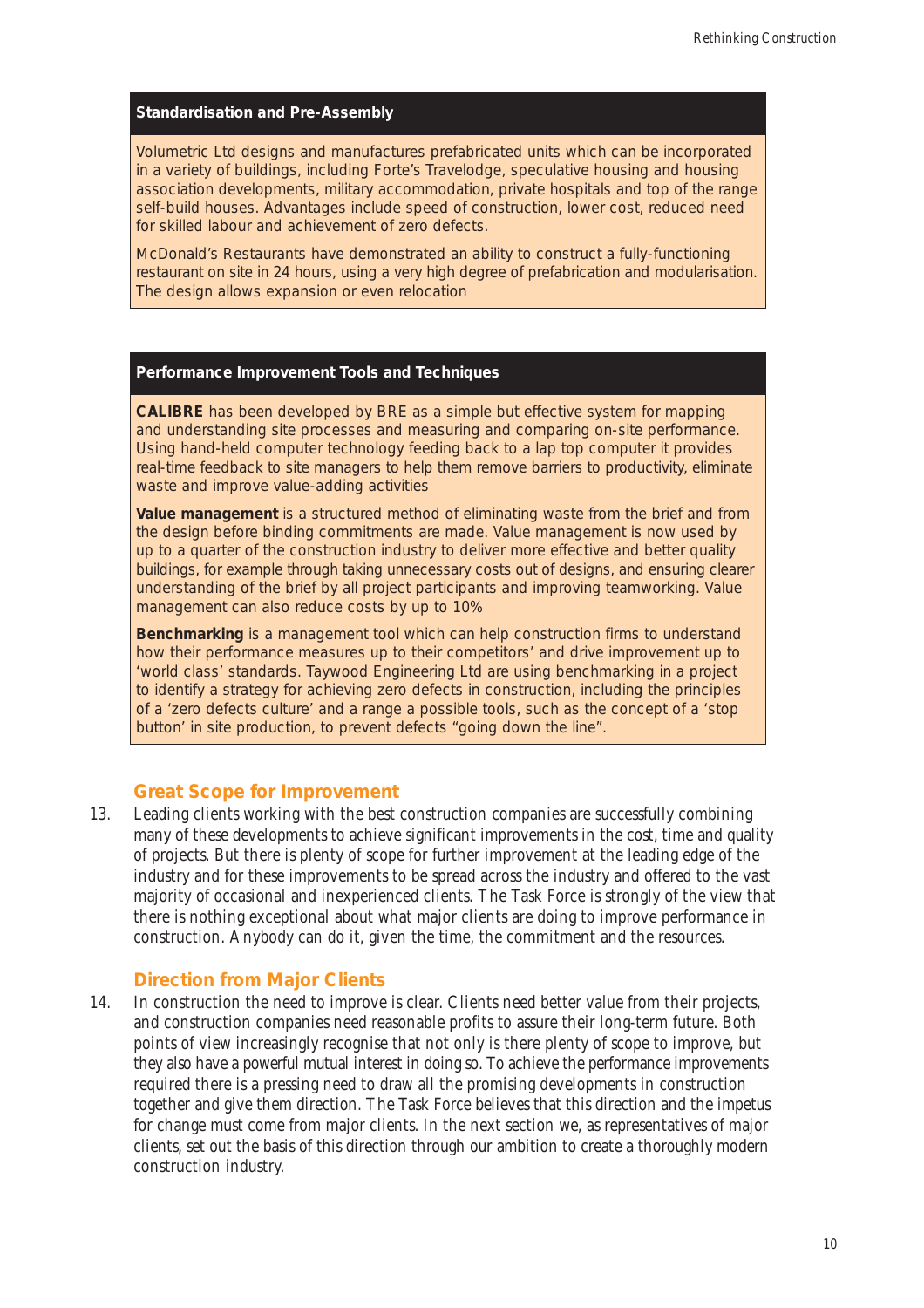# **CHAPTER 2 Our Ambition for UK Construction**

The members of the Task Force were chosen for their expertise as construction clients and also for their extensive experience of other industries that have improved their performance. Dramatic changes have occurred in these industries over the last two or three decades driven largely by the customer and the need simply to survive the competition. 15.

#### **Improvements in Other Industries**

In both manufacturing and service industries there have been increases in efficiency and 16. transformations of companies which a decade or more ago nobody would have believed possible. For example, British grocery chains are now world leaders, the UK steel industry is a highly competitive international player, and car plants in this country are among the best internationally in terms of efficiency and productivity. And of course these successes come against a background of rising world-class standards – defects in the car industry are now measured in parts per million components rather than per hundred.

#### **The Experience of Other Industries**

#### **Car Manufacturing**

World-wide benchmarking studies of car and component manufacturing in the early 1990s revealed a two to one gap in performance and a 100 to one gap in quality between Japanese and Western car manufacturers. The opening of the Nissan, Toyota and Honda plants in the UK showed that this level of performance could also be achieved in plants outside Japan. Western car manufacturers then began crash programmes to implement "lean production" systems in order to close the gap. To fulfil their aim of 80% local content within a few years, the Japanese carmakers also began to work closely with local component suppliers to help them implement lean production.

The scale of the improvements achieved by the best and being sought by the others is impressive. The time to introduce a new car, from design freeze to launch, is coming down from 40 to 15 months. the time to weld, paint and assemble a car is coming down from 40 to 15 hours per car, with similar reductions in effort in component production. The rate of supplier defects delivered to the assembly pant is coming down from 3% to 5 parts per million. The time from placing an order on the factory to sale to a customer is coming down from 120 days to 15 days. As a result of these improvements UK car production and exports have nearly doubled over the last decade.

The most critical constraint on improvement lay in spreading lean production to smaller second tier suppliers. The Department of Trade and Industry sponsored initiatives to help smaller suppliers learn from Japan. In 1995 the leading manufacturers and suppliers established the "Industry Forum" as the focus for industry-wide improvement activities. The forum is unique in bringing together experienced engineers from Nissan, Honda, Toyota, General Motors and Volkswagen to train local engineers in accelerated process improvement on the shop floor in smaller component suppliers. They are also developing generic tools for spreading accelerated process improvement throughout the industry. After initial pump priming from the DTI the Forum will shortly become self-financing.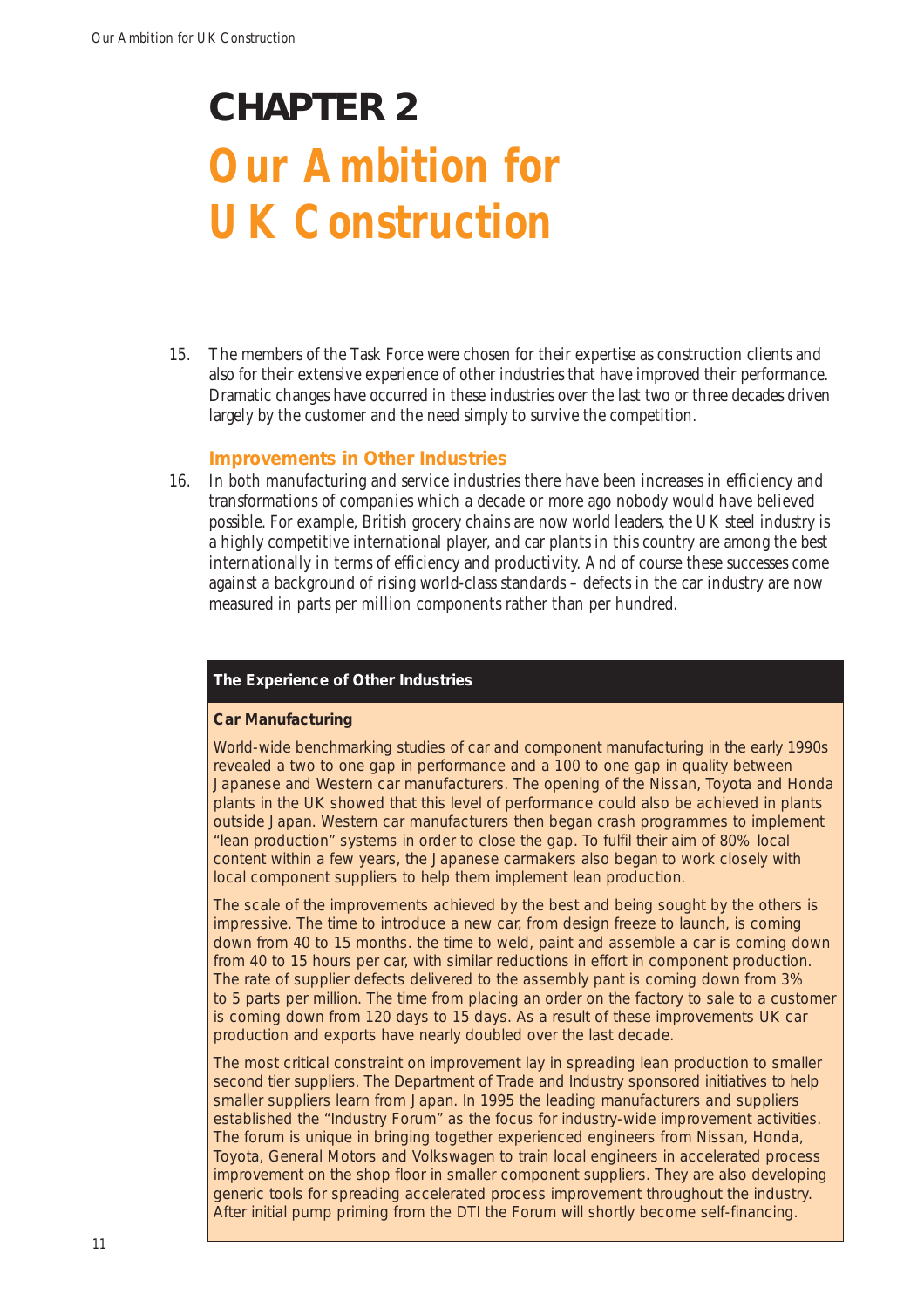#### **The Experience of Other Industries**

#### **Steel-making**

The key drivers for the restructuring of British Steel were the need to respond to shareholders' and customers' simultaneous requirements for cost reduction and performance improvement, and the longer term need to secure the competitive position of steel compared with other materials such as concrete, plastic or aluminium. A series of complementary initiatives were introduced to deliver a dramatic and sustained improvement in performance.

Business procedures were revised, processes simplified and improved, and waste eliminated. A programme of Total Quality Management covering products, processes and employees throughout the Company was initiated, facilitating moves towards multi-skilling and teamworking. An essential enabler was and remains a substantial training programme: employees currently receive, on average, 11.4 training days each, representing a spend of 5% of employment costs. Capital investment was closely linked to customer requirements, productivity and quality improvements, and removal of bottlenecks.

Partnership arrangements with customers were put in hand to drive joint initiatives to take out cost and complexity, British Steel has taken steps to become involved at the design stage of customers' products, through broadening the Company's selling organisation to reach specifiers directly, and enhancing research and development facilities to facilitate joint working with customers. As a result of these initiatives British Steel has increased sales and production levels whilst reducing UK manpower from 200,000 to less than 40,000 in two decades. The programme has on ongoing objective of maintaining the competitive edge.

#### **Grocery Retailing**

Leading grocery producers and retailers established the Efficient Consumer Response (ECR) movement in the USA in 1993 to improve their competitiveness. The aim was to develop a common framework for jointly managing the grocery supply chain and to replace the advesarial relationships of the past. It was built around an industry 'scorecard' measuring the progress of all parties and a value chain costing methodoloy for identifying the savings being realised. In the UK ECR is co-ordinated by the Institute for Grocery Distribution, run jointly by the retailers and producers. Groups of ECR members undertook to carry out pilot projects together and to share the findings with the rest of the industry. Theses pilots were successful in demonstrating real savings that could only be achieved by working together, and led to new partnerships between producers and retailers.

ECR has spread right across the world and the UK industry is a leading player. In the last 15 years UK grocery retailers have made huge progress in streamlining their distribution systems, shrinking order lead times from two weeks to two days and cutting inventories from five to 2.5 weeks, at the same time as product ranges and volumes grew eight to ten fold. ECR has been instrumental in sustaining this rate of improvement across the whole supply chain and in breaking down adversarial relationships. It has also led to new crossindustry initiatives on standardisation, shared distribution arrangements and other issues.

#### **Offshore Engineering**

In 1992 the offshore oil and gas engineering industry in the North Sea faced a crisis. The price of oil dropped from \$35 a barrel to \$12, making exploitation uneconomic. Platform operators, contractors and suppliers came together to form the **C**ost **R**eduction **I**nitiative for the **N**ew **E**ra or CRINE, a co-operative effort to find ways of reducing wasteful activity in platform construction.

After 12 months of investigation and analysis the CRINE Report was published, recommending: functional rather than prescriptive specifications; common working practices; non-adversarial contracts and use of alliancing; reduction in procurement bureaucracy; and a single industry body for prequalification. These recommendations were put into practice by the industry. As a result the cost of oil and gas field developments was reduced by 40%.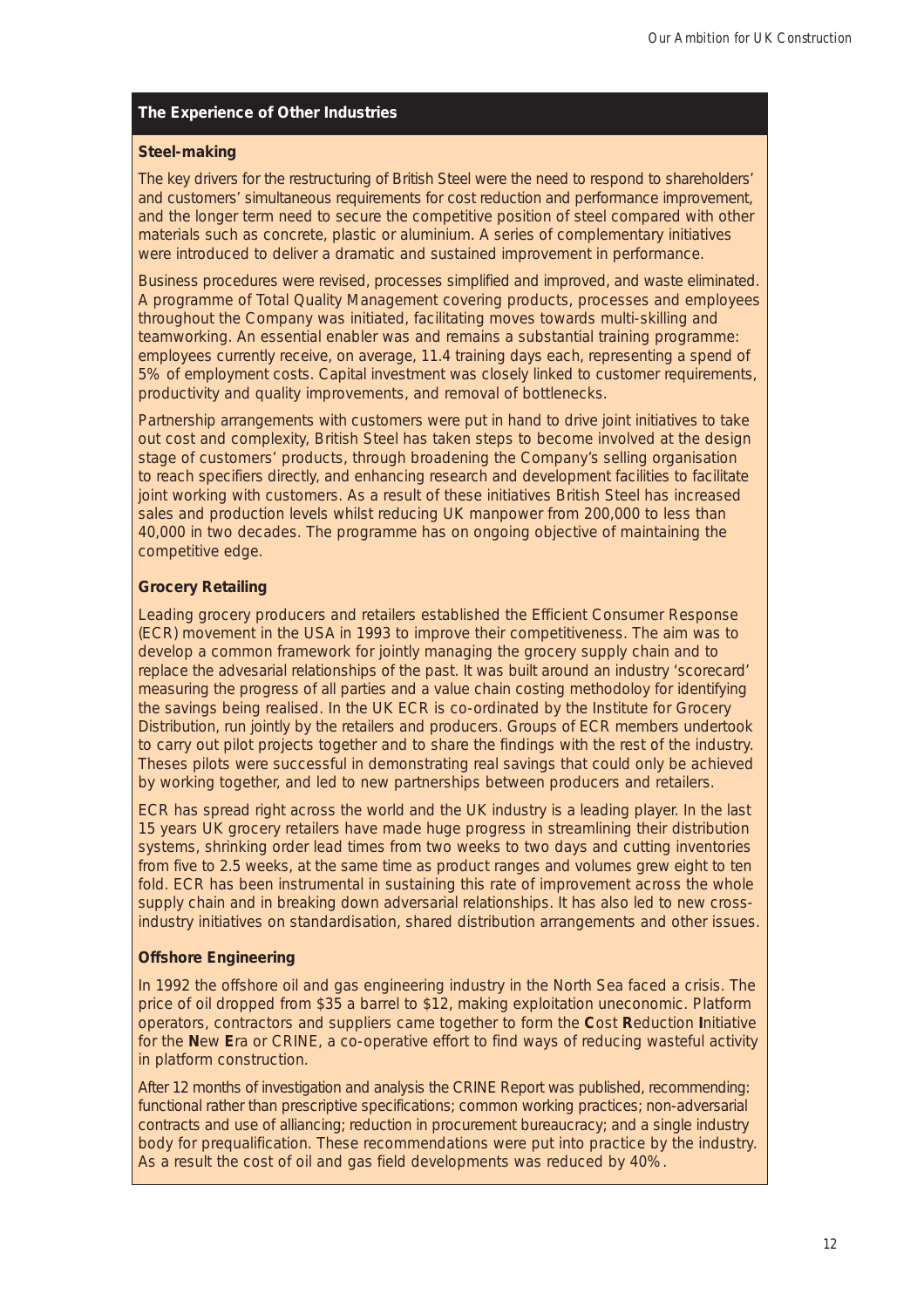#### **The Experience of Other Industries**

An unexpected result was the emergence of a network of innovative individuals committed to on-going co-operation for further improvement. By 1997 CRINE had been transformed into the CRINE Network, a continuous agent for change and a brand-name for cost reduction and competitiveness in the oil industry. Its vision is *"People working together to make the UK oil and gas industry competitive anywhere in the world by the year 2000"*. CRINE remains a model of "co-operative effort" in the supply chain which has been emulated and copied in many parts of the world. It has usefully been extended, through the ACTIVE Engineering Construction Initiative, to the UK's process plant industries, with a view to improving efficiency and enhancing competitiveness

#### **Drivers of Change**

- We have looked at what has driven manufacturing and service industry to achieve these radical changes. We have identified a series of fundamentals to the process which we believe are just as applicable to construction as to any other business concern. These are: 17.
	- **committed leadership:** this is about management believing in and being totally committed to driving forward an agenda for improvement and communicating the required cultural and operational changes throughout the whole of the organisation.

*In construction, there is no part of the industry which can escape this requirement: it affects constructors, suppliers and designers alike. The Task Force has met many managers of companies in the construction industry over the last few months and, while many wish to improve company performance, we have yet to see widespread evidence of the burning commitment to raise quality and efficiency which we believe is necessary;*

• **a focus on the customer:** in the best companies, the customer drives everything. These companies provide precisely what the end customer needs, when the customer needs it and at a price that reflects the products value to the customer. Activities which do not add value from the customer's viewpoint are classified as waste and eliminated.

*In the Task Force's experience, the construction industry tends not to think about the customer (either the client or the consumer) but more about the next employer in the contractual chain. Companies do little systematic research on what the end-user actually wants, nor do they seek to raise customers' aspirations and educate them to become more discerning. The industry has no objective process for auditing client satisfaction comparable with the 'ID Power survey' of cars or the 'Which' report. We think clients, both public sector and private sector; should be much more demanding of construction;* 

• **integrate the process and the team around the product:** the most successful enterprises do not fragment their operations - they work back from the customer's needs and focus on the product and the value it delivers to the customer. The process and the production team are then integrated to deliver value to the customer efficiently and eliminate waste in all its forms.

*The Task Force has looked for this concept in construction and sees the industry typically dealing with the project process as a series of sequential and largely separate operations undertaken by individual designers, constructors and suppliers who have no stake in the long term success of the product and no commitment to it. Changing this culture is fundamental to increasing efficiency and quality in construction.*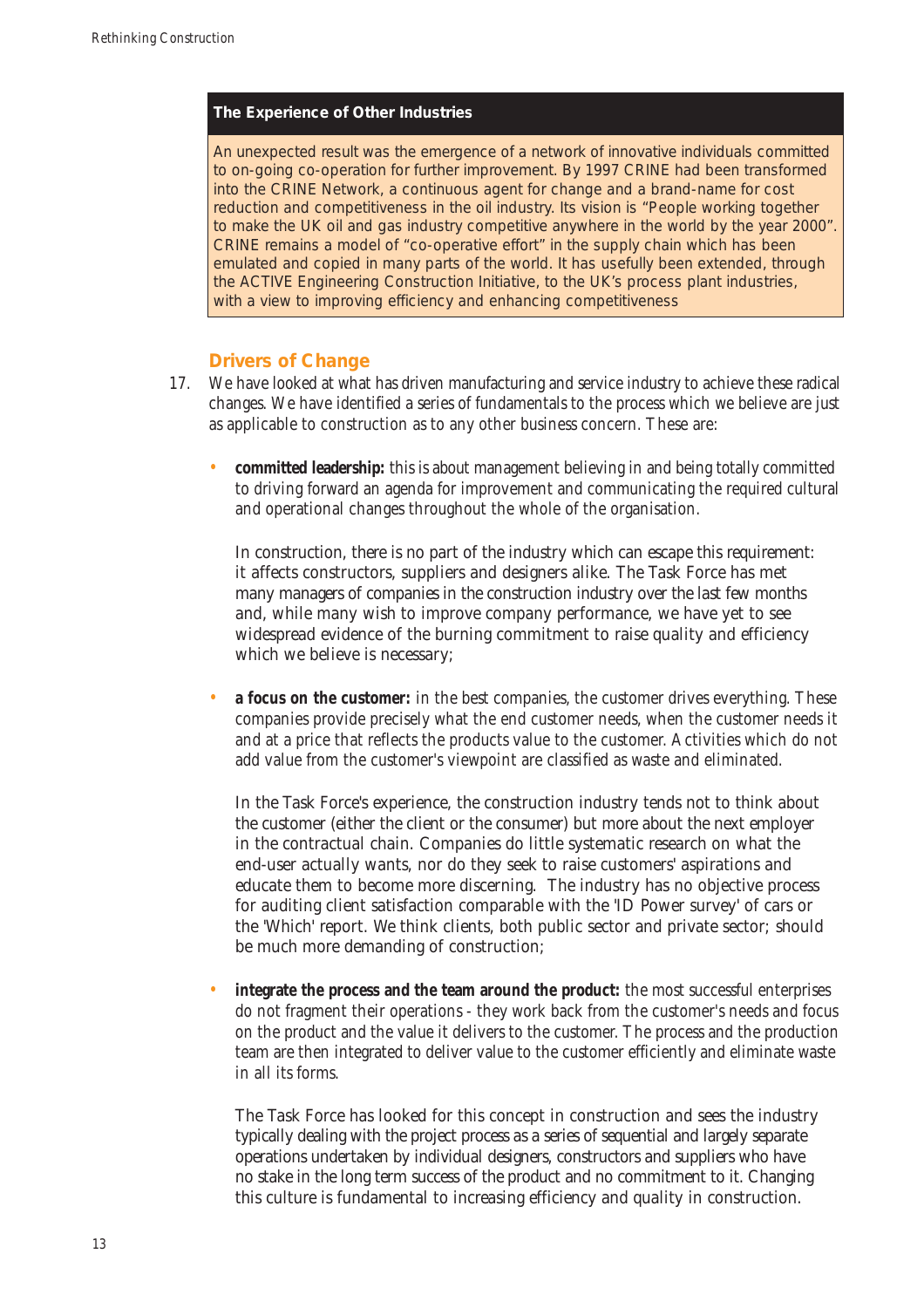• **a quality driven agenda:** Quality means not only zero defects but right first time, delivery on time and to budget, innovating for the benefit of the client and stripping out waste, whether it be in design, materials or construction on site. It also means after-sales care and reduced cost in use. Quality means the total package - exceeding customer expectations and providing real service.

*The industry rightly complains about the difficulty of providing quality when clients select designers and constructors on the basis of lowest cost and not overall value for money. We agree. But it must understand what clients mean by quality and break the vicious circle of poor service and low client expectations by delivering real quality.* 

• **commitment to people:** this means not only decent site conditions, fair wages and care for the health and safety of the work force. It means a commitment to training and development of committed and highly capable managers and supervisors. It also means respect for all participants in the process, involving everyone in sustained improvement and learning, and a no-blame culture based on mutual interdependence and trust.

*In the Task Force"s view much of construction does not yet recognise that its people are its greatest asset and treat them as such. Too much talent is simply wasted, particularly through failure to recognise the significant contribution that suppliers can make to innovation. We understand the difficulties posed by site conditions and the fragmented structure of the industry" but construction cannot afford not to get the best from the people who create value for clients and profits for companies.*

We believe that these fundamentals together provide the model for the dramatic improvements in performance that UK construction must achieve if it is to succeed in the 21st century. Among many leading clients and construction companies this model is already being turned into reality, and is beginning to deliver dramatic improvements in the efficiency and quality of construction. We want to see this progress accelerated and spread to the rest of the industry and its clients. 18.

#### **Set targets for Improvement**

- To drive dramatic performance improvement the Task Force believes that the construction industry should set itself clear measurable objectives, and then give them focus by adopting quantified targets, milestones and performance indicators. This is evidently not the case at present. For example, it is not clear whether the construction industry is on target to meet Sir Michael Latham's aspiration to see a 30% improvement in productivity. In this respect, we welcome the work which the Construction Industry Board has now commenced on performance indicators. 19.
- If construction is to share in the benefits of improved performance the objectives and targets that it sets must be directly related to client's perceptions of performance. This means measures of improvement in terms of predictability, cost, time and quality. Clients will then be able to recognise increased value and reward companies that deliver it. Targets must also be set for improving the quality and efficiency of construction processes – in terms of safety and labour productivity for example. In this way corners are not cut and companies and their staff share in the benefits of success. In our experience this is the only way to make gains last and deliver continuous improvement. 20.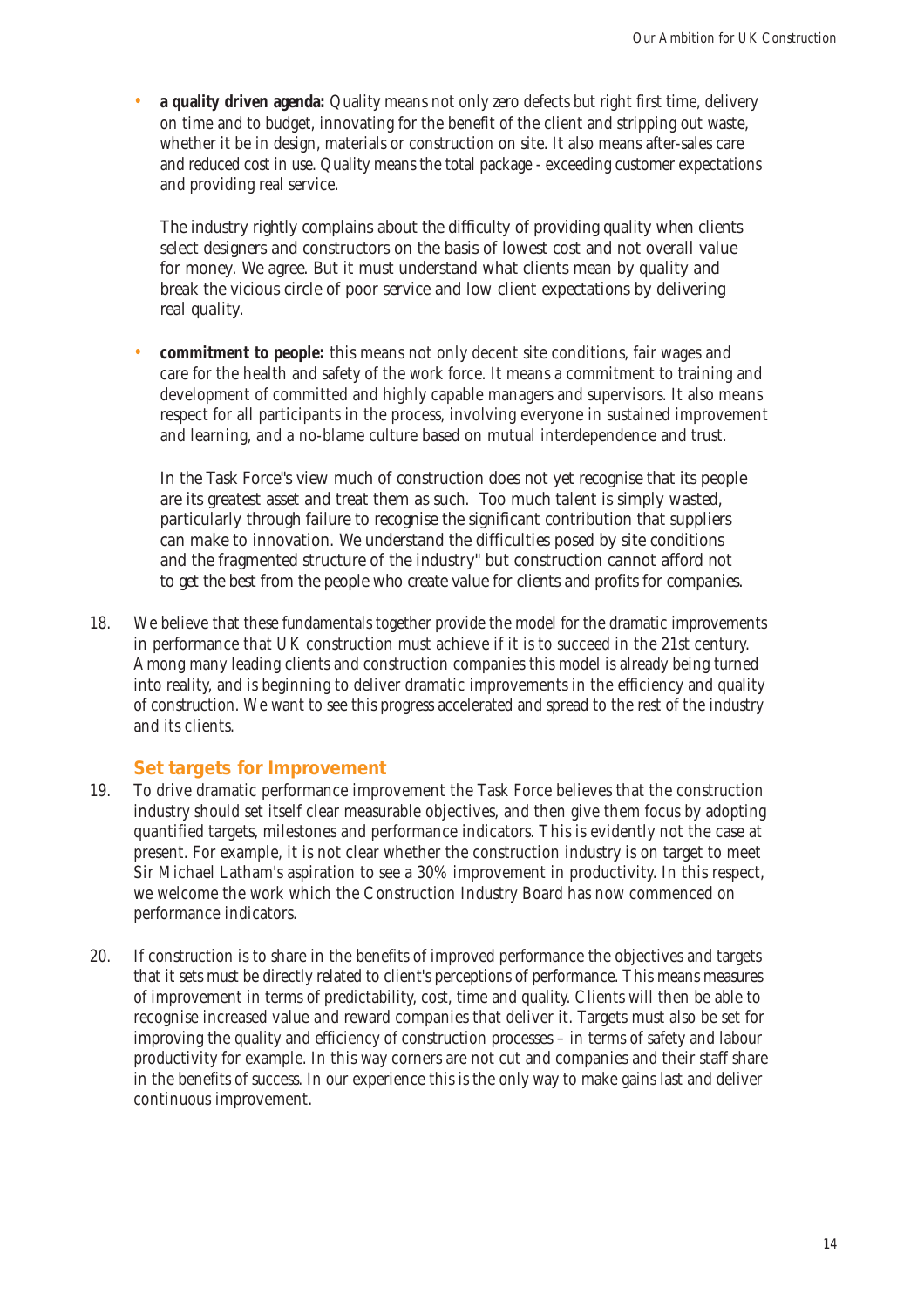#### **Measure Progress**

- Construction must also put in place a means of measuring progress towards its objectives and targets. The industry starts with a clean sheet in this respect. It has a great opportunity to create an industry-wide performance measurement system which will enable clients to differentiate between the best and the rest, providing a rational basis for selection and to reward excellence. 21.
- In addition to objectives and targets, the Task Force would therefore like to see: 22.
	- the construction industry produce its own structure of objective performance measures agreed with clients;
	- construction companies prepare comparative performance data and share it with clients and each other. The experience of other industries shows that this can be done without compromising legitimate needs for confidentiality;
	- a system of independently monitored company 'scorecards', measuring companies' progress towards objectives and targets, instead of simple benchmarking. The names of the best performers would be made public and every company would be privately informed of where it stood in relation to its competitors.

#### **The Scope for Improvement**

- To illustrate the kind of targets which the Task Force wants to see construction adopt we have 23. set out in the table below our assessment of the minimum scope for improvement in the performance of UK construction. It is necessarily an impressionistic and partial assessment, since construction has no accepted performance indicators. Solid data on company and project performance in terms of efficiency and quality is hard to come by.
- The scope for improvement that we have identified is underpinned by evidence from leading clients and construction companies from the UK and the USA. Indeed, we have taken a conservative view in most cases of what we know is being achieved by leading edge companies. We expect that the best UK construction companies and clients will meet these minimum rates of improvement in full and go on to surpass them. 24.
- Our assessment is also underpinned by what is known about the amount of waste in construction. Recent studies in the USA, Scandinavia and this country suggest that up to 30% of construction is rework, labour is used at only 40-60% of potential efficiency, accidents can account for 3-6% of total project costs, and at least 10% of materials are wasted. These are probably conservative estimates when compared to the amount of waste identified in manufacturing by best practice firms such as Toyota. Furthermore, an OECD study suggests that UK input costs are generally a third of those of other developed countries but output costs are similar or higher. The message is clear - there is plenty of scope for improving efficiency and quality simply by taking waste out of construction. 25.
- We have set our measures in terms of annual improvement. We expect construction to make dramatic initial increases in efficiency and quality, but in our experience greatest value is obtained through significant sustained improvement rather than one-off advances. We expect the leading companies in the industry to adopt these measures as targets, or similar ones of their own devising, to monitor them regularly and to report progress publicly – and that includes companies in all sections of the industry. 26.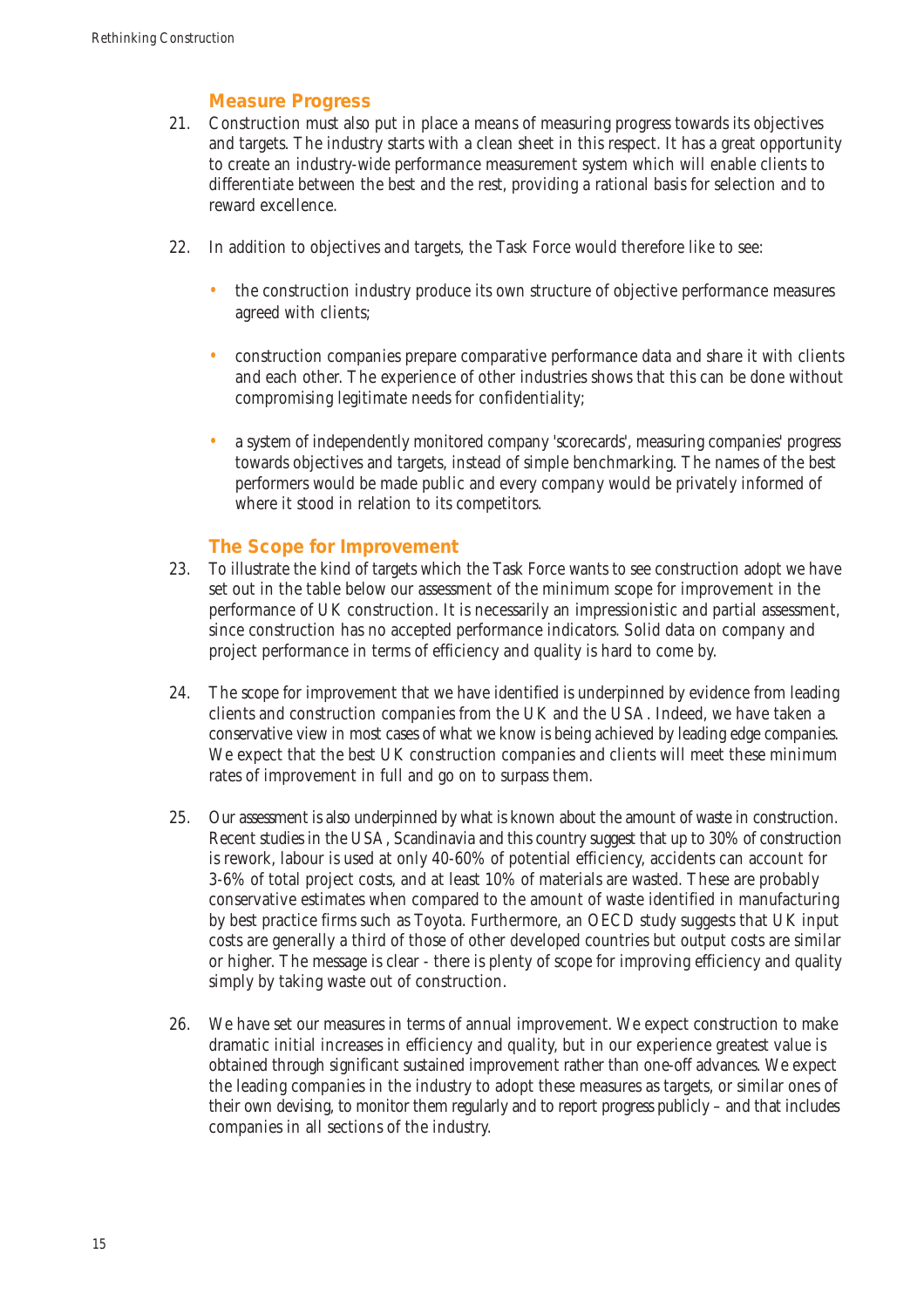| The Scope for Sustained Improvement                                                    |                         |                                                                                                                                                                                                                                   |
|----------------------------------------------------------------------------------------|-------------------------|-----------------------------------------------------------------------------------------------------------------------------------------------------------------------------------------------------------------------------------|
| <b>Indicator</b>                                                                       | Improvement<br>per year | <b>Current performance of leading clients</b><br>and construction companies                                                                                                                                                       |
| <b>Capital cost</b><br>All costs excluding land<br>and finance.                        | Reduce by<br>10%        | Leading clients and their supply chains<br>have achieved cost reductions of between<br>6 and 14% per ear in the last five years.<br>Many are now achieving an average of<br>10% or greater per year.                              |
| <b>Construction time</b><br>Time from client approval<br>to practical completion.      | Reduce by<br>10%        | Leading UK clients and design and build<br>firms in the USA are currently achieving<br>reductions in to construction time for offices,<br>roads, stores and houses of 10-15% per year.                                            |
| <b>Predictability</b><br>Number of projects<br>completed on time and<br>within budget. | Increase by<br>20%      | Many leading clients have increased<br>predictability by more than 20% annually<br>in recent years, and now regularly achieve<br>predictability rates of 95% or greater.                                                          |
| <b>Defects</b><br>Reduction in number of<br>defects on handover.                       | Reduce by<br>20%        | There is much evidence to suggest that<br>the goal of zero defects is achievable<br>across construction within five years.<br>Some UK clients and US construction<br>firms already regularly achieve zero<br>defects on handover. |
| <b>Accidents</b><br>Reduction in the number<br>of reportable accidents.                | Reduce by<br>20%        | Some leading clients and construction<br>companies have recently achieved<br>reductions in reportable accidents of<br>50-60% in two years or less, with consequent<br>substantial reductions in project costs.                    |
| <b>Productivity</b><br>Increase in value added<br>per head                             | Increase by<br>10%      | UK construction appears to be already<br>achieving productivity gains of 5% a year.<br>Some of the best UK and US projects<br>demonstrate increases equivalent to<br>10-15% a year.                                               |
| <b>Turnover and profits</b><br>Turnover and profits of<br>construction firms.          | Increase by<br>10%      | The best construction firms are increasing<br>turnover and profits by 10-20% a year,<br>and are raising their profit margins as<br>a proportion of turnover well above the<br>industry average.                                   |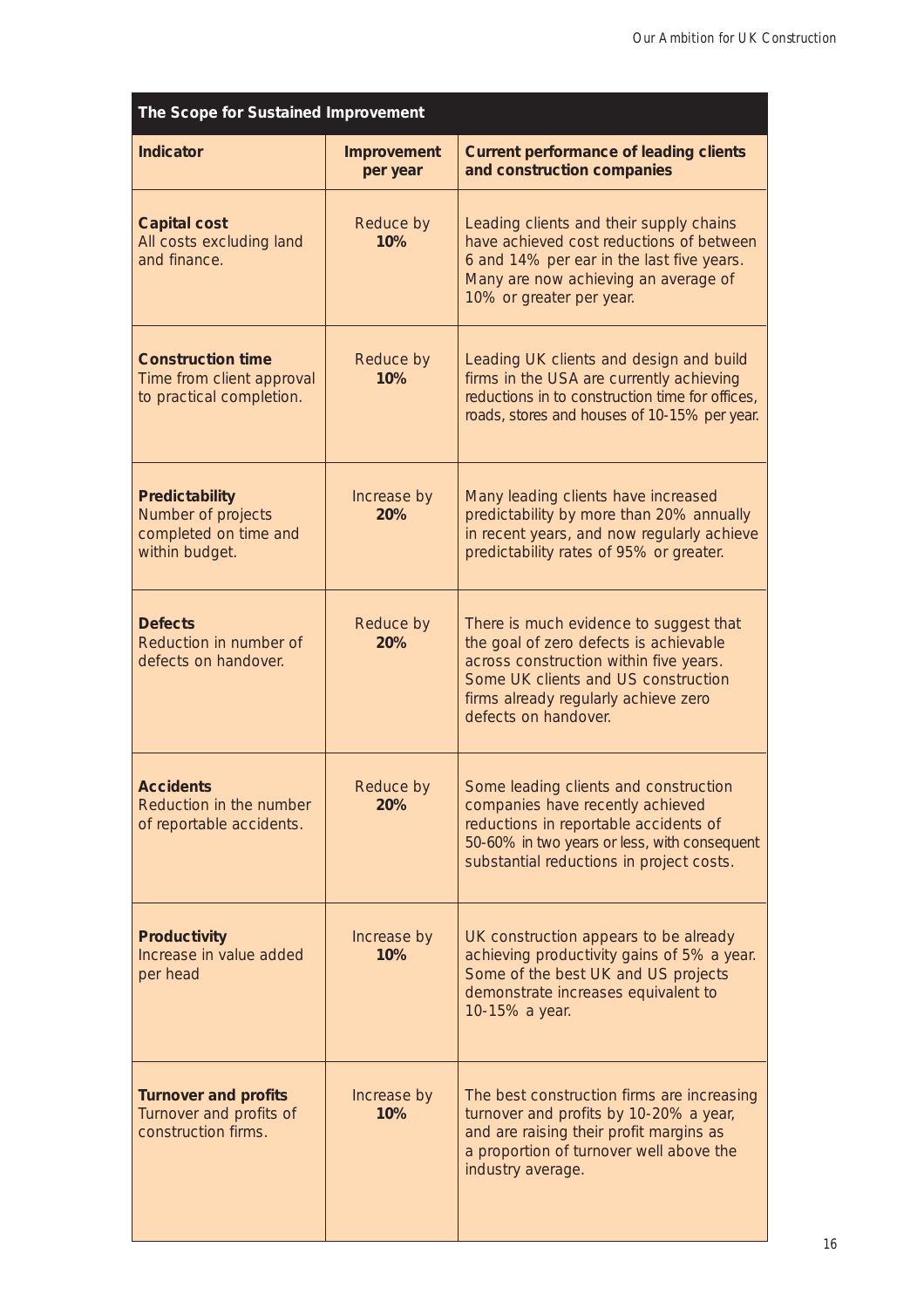#### **Performance Improvement in Construction**

- Tesco Stores have reduced the capital cost of their stores by 40% in five years. They are now targeting a further 20% reduction in costs over two years and a 50% reduction in project time.
- Argent have reduced the capital cost of office construction by 33% and total project time by 50% since 1991.
- BAA Pavement Team have reduced project time on airport runways and taxiways by more than 30%, reduced accidents by 50%, and achieved 95% predictability of cost and time in two years.
- The Whitbread Hotel Company have reduced construction time for its hotels by 40% since 1995 and costs have also been progressively reduced annually in real terms.
- Raynesway Construction Southern in a year have reduced the costs of maintaining Hampshire County Council's roads by 10%, increased turnover by 20& with the same labour force, and reduced accidents by 60%.
- The Neenan Company in Colorado have used 'lean construction' techniques over two years to reduce the time to produce a schematic design by 80% and project times and costs by 30%.
- Pacific Contracting of San Fransisco have used 'lean construction' to increase their productivity and turnover as a cladding and roofing subcontractor by 20% in eighteen months.
- Neil Muller Construction of South Africa have used Total Quality Management techniques to achieve an 18% increase in output per employee in a year, a 65% reduction in absenteeism in four years, and a 12% saving on construction time on a major project.
- 27. If the industry is not prepared to do this, the we propose that the clients should take the initiative. We are already aware of the Construction Round Table's an the Construction Clients' Forum's intentions in this respect and of the British Property Federations customer survey. We think it is essential that any comparative data takes account of user satisfaction with the buildings they occupy and with the services of the design and construction team.

#### **Our ambition for UK Construction**

This then is our ambition for a modern construction industry in the UK: adoption of the model of dramatic performance improvement that other industries have followed with such success, in order to deliver the challenging targets for increased efficiency and quality that we know are achievable. In the next section we offer the industry a practical approach to doing so, through the concept of the integrated project process. 28.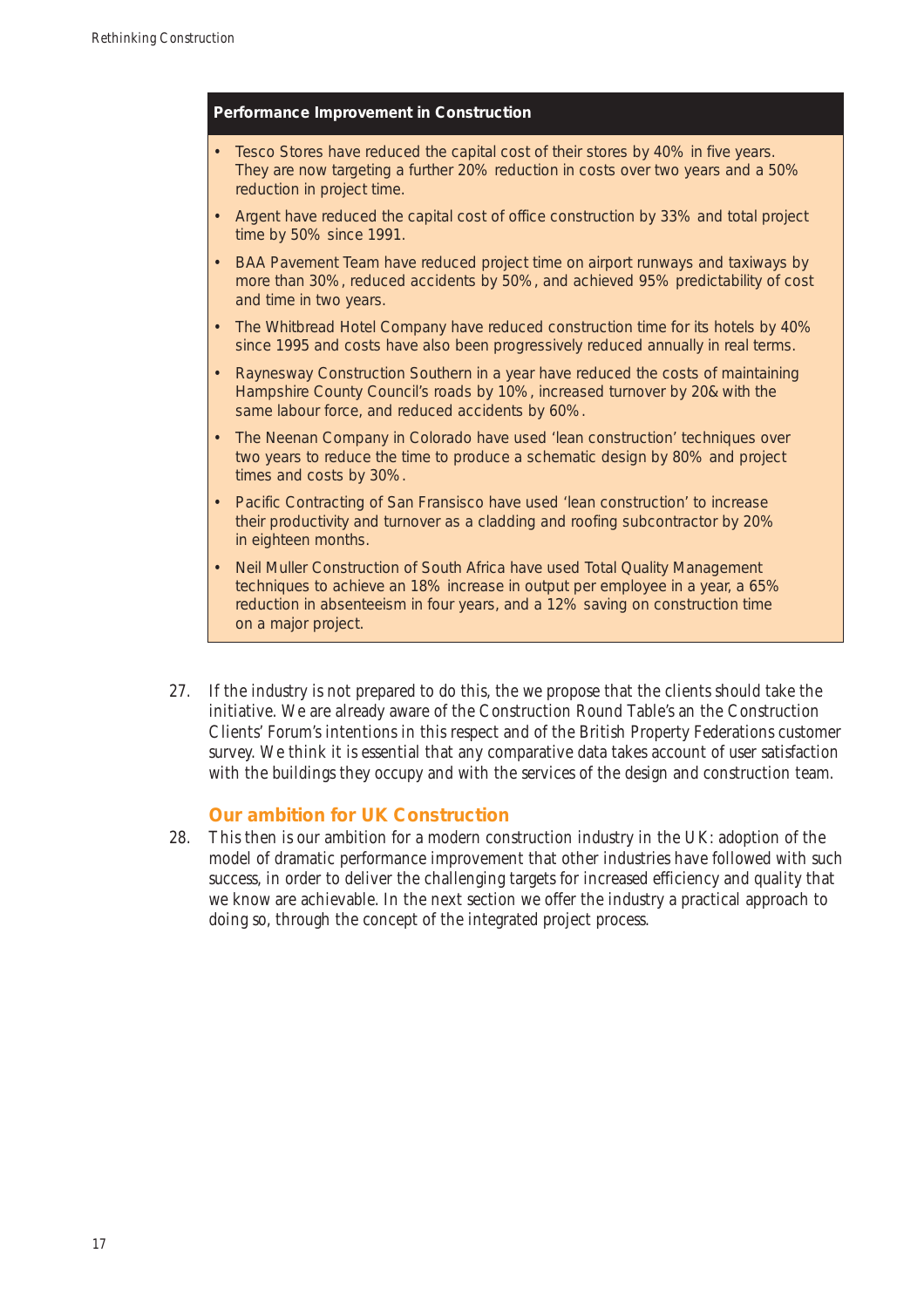# **CHAPTER 3 Improving the Project Process**

Can construction learn from the successes of manufacturing and service industry? The Task Force believes it can. Our view is similar to that of construction industry representatives on the Task Force's visit to Nissan UK to see its advanced approach to production, who wrote: 29.

*"we see that construction has two choices: ignore all this in the belief that construction is so unique that there are no lessons to be learned; or seek improvement through re-engineering construction, learning as much as possible from those who have done it elsewhere"*

If we follow the latter approach, what is it that construction has to learn to do differently ? We believe that at least part of the answer is that the industry has to rethink the process through which it delivers its projects with the aim of achieving continuous improvement in its performance and products. 30.

#### **Repeated Processes**

- We have repeatedly heard the claim that construction is different from manufacturing because every product is unique. We do not agree. Not only are many buildings, such as houses, essentially repeat products which can be continually improved but, more importantly, the process of construction is itself repeated in its essentials from project to project. Indeed, research suggests that up to 80% of inputs into buildings are repeated. Much repair and maintenance work also uses a repeat process. The parallel is not with building cars on the production line; it is with designing and planning the production of anew car model. 31.
- The Task Force has looked at what leading clients and innovative constructors both here and overseas are doing to rethink the construction process. We have been informed by our own experience and have tested out ideas with our own construction supply chains. The documentary evidence is scattered at present but there are a number of pointers which indicate the same direction. These include, for example BSRIA's study of the installation of building services in office buildings and the Genesis project undertaken by BAA with support from BRE. Both studies confirmed that as much as 40% of the manpower used on construction sites can be wasted. 32.
- These and other studies all suggest that there are significant inefficiencies in the construction process and that there is potential for a much more systematised and integrated project process in which waste in all its forms is significantly reduced and both quality and efficiency improved. This ties in with our observation that manufacturing has achieved performance improvements by integrating the process and team around the product. 33.

#### **An Integrated Project Process**

If we are to extend throughout the construction industry the improvements in performance that are already being achieved by the best, we must begin by defining the integrated project process. It is a process that utilises the full construction team, bringing the skills of all the participants to bear on delivering value to the client. It is a process that is explicit and transparent, and therefore easily understood by the participants and their clients. 34.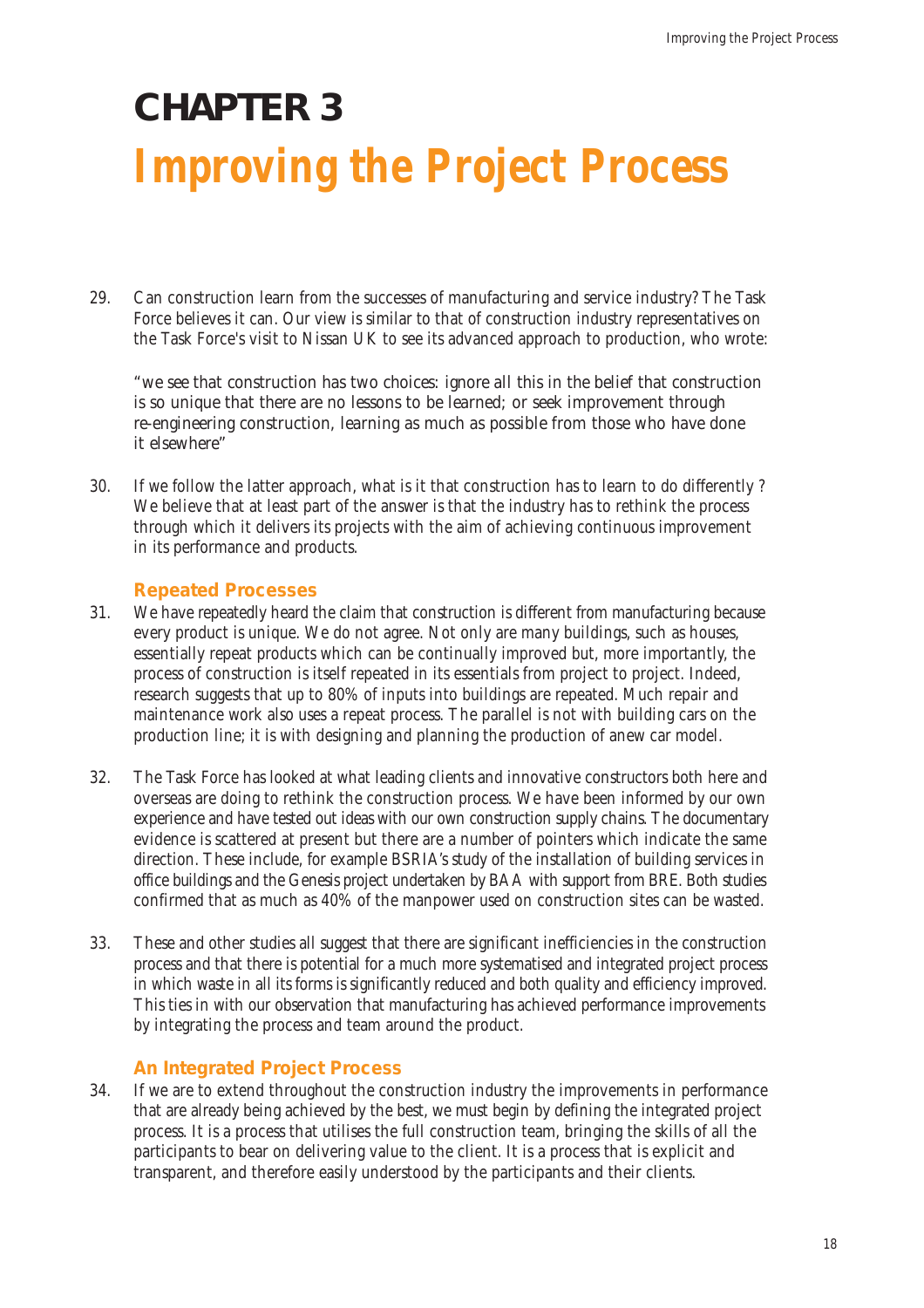- The rationale behind the development of an integrated process is that the efficiency of project delivery is presently constrained by the largely separated processes through which they are generally planned, designed and constructed. These processes reflect the fragmented structure of the industry and sustain a contractual and confrontational culture. 35.
- The conventional construction process is generally sequential because it reflects the input of designers, constructors and key suppliers. This process may well minimise the risk to constructors by defining precisely, through specifications and contracts, what the next company in the process will do. Unfortunately, it is less clear that this strategy protects the clients and it often acts as an effective barrier to using the skills and knowledge of suppliers and constructors effectively in the design and planning of the projects. 36.
- Moreover, the conventional processes assume that clients benefit from choosing anew team of designers, constructors and suppliers competitively for every project they do. We are far from convinced of this. The repeated selection of new teams in our view inhibits learning, innovation and the development of skilled and experienced teams. Critically, it has prevented the industry from developing products and an identity - or brand - that can be understood by its clients. 37.

#### **Focus on the End Product**

- The Task Force believes that construction can learn from other sectors of the economy in tackling these problems by focusing the construction process on delivering the needs of the end-user or consumer through the end product. Most clients for construction are interested only in the finished product, its cost, whether it is delivered on time, its quality and functionality. Concentrating on the needs of the consumer leads to a view of construction as a much more integrated process. 38.
- Our experience is that the overall process can be subdivided into four complementary and interlocked elements: 39.
	- product development
	- project implementation
	- partnering the supply chain
	- production of components
- The key premise behind the integrated project process is that teams of designers, constructors and suppliers work together through a series of projects, continuously developing the product and the supply chain, eliminating waste in the delivery process, innovating and learning from experience. Many major and experienced clients are already doing this through their partnering arrangements and are achieving the levels of performance improvement that we have targeted earlier in this report. The challenge for the construction industry is to develop their own integrated teams to deliver the same benefits to occasional and inexperienced clients. The Task Force believes that this is not only desirable but wholly possible. 40.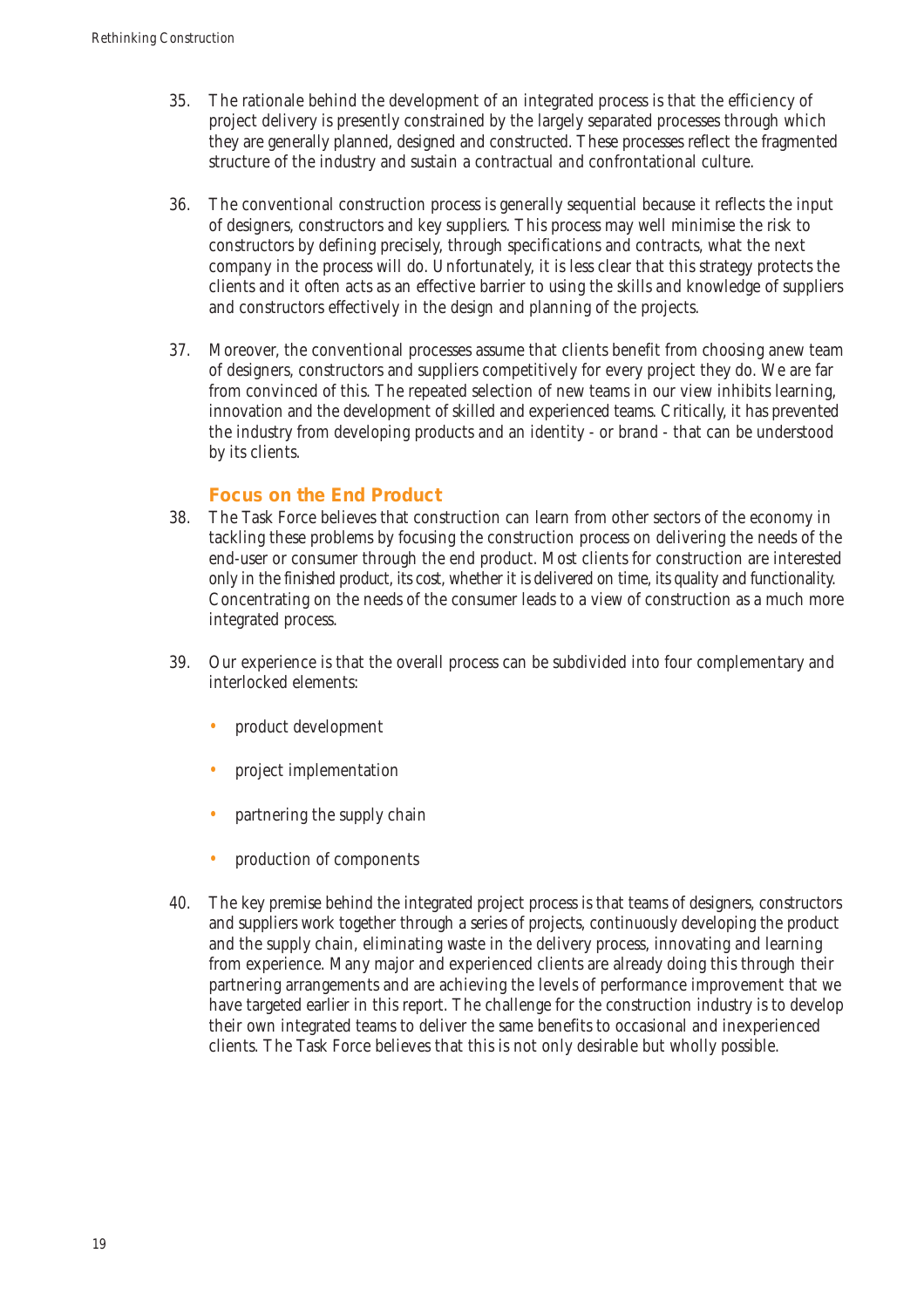#### **Product Development**

Product development is the means of continuously developing a generic construction product – for example, a house, a road, an office or a repair and maintenance service – to meet and inform the needs of clients and consumers. It requires a detailed knowledge of clients and their aspirations, and effective processes for innovating and for learning through objective measurement of completed projects. The Task Force see this activity as parallelling the sort of research into the needs of customers undertaken by most other industries. 41.

#### **Product Development**

- Listening to the voice of the consumer and understanding their needs and aspirations.
- Developing products that will exceed client expectations.
- Defining the attributes of a construction product and understanding how they are influenced through specific engineering systems and components.
- Defining projects that deliver the product in specific circumstances and setting clear targets for the project of delivery teams.
- Assessing completed projects and customer satisfaction systematically and objectively, and feeding the knowledge gained back into the product development process.
- Innovating with suppliers to improve the product without loss of reliability,
- Product development requires continuity from a dedicated product team: one with product design skills, with close links to the supply chain through which the skills of suppliers and their innovations can be assessed, and with access to relevant market research. Many major and experienced clients already have organisations dedicated to developing their own construction products and the construction industry is beginning to develop similar teams in response to the opportunities presented by the Private Finance Initiative. Again, there is a need to devise means of making these arrangements available to all clients. 42.

#### **Project Implementation**

- Project implementation is about translating the generic product into a specific project on a specific site for a specific customer. The implementation team, incorporating all of the key suppliers, needs to work together to design the engineering systems, select key components and pre-plan the manufacture, construction and commissioning. The Task Force would like to see this approach being backed by the use of computer modelling to test the performance of the end-product for the customer and, especially, to minimise the problems of construction on site. Our feeling is that good IT is an essential part of improving the efficiency of construction. 43.
- We see more effective project implementation as being one of the keys which can unlock greater efficiency on site, arising from, for example, using standardised components, precise engineering fit and the use of extensive pre-assembly. We also believe this will significantly improve quality. However, the delivery of such an approach has, in our experience, revealed a culture gap. Site construction needs to be carried out by a relatively small dedicated team of multi-skilled operatives who develop their expertise over a series of projects. We consider such cultural implications further in the next chapter. 44.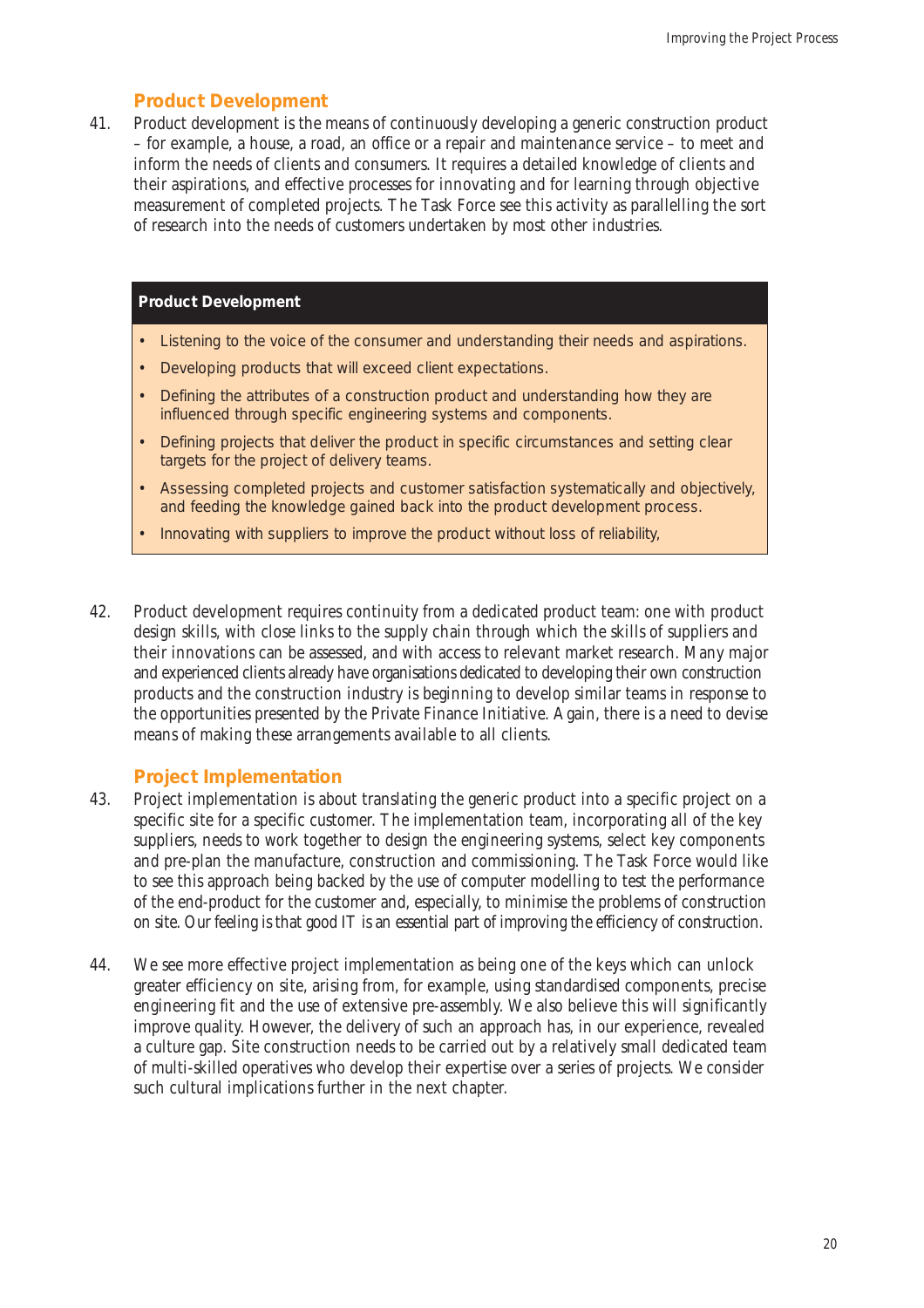#### **Project Implementation**

- Leadership of an integrated team of suppliers, constructors and designers dedicated to engineering and constructing the project.
- Mapping of processes, measurement of performance and continuous improvement to improve quality and eliminate waste.
- Development of engineering systems and selection of components to achieve product performance targets.
- Pre-planning of manufacture, construction and commissioning.
- Assembly of components and sub-assemblies on site and commissioning of the completed project.
- Training and development of all participants to support improvements in performance.
- Learning from experience and feedback into the project delivery process.

#### **Partnering the Supply Chain**

The Task Force envisages a very different role for the construction supply chain. In our view, the supply chain is critical to driving innovation and to sustaining incremental and sustained improvement in performance. Partnering is, however, far from being an easy option for constructors and suppliers. There is already some evidence that it is more demanding than conventional tendering, requiring recognition of interdependence between clients and constructors, open relationships, effective measurement of performance and an ongoing commitment to improvement. For example, the Ministry of Defence/DETR "Building down Barriers" project is supported by the Tavistock Institute whose hob it has been to help the project participants unlearn the traditional relationships between constructors themselves and with their clients. An essential aspect of partnering is the opportunity for participants to share in the rewards of improved performance. 45.

#### **Project Implementation**

- Acquisition of new suppliers through value-based sourcing.
- Organisation and management of the supply chain to maximise innovation, learning and efficiency.
- Supplier development and measurement of suppliers' performance.
- Managing workload to match capacity and to incentivise suppliers to improve performance.
- Capturing suppliers' innovations in components and systems.

#### **Production of Components**

There is no reason why constructions' approach to component production should be radically different from that used by today's leading manufacturers of consumer products. It should involve the detailed planning, management and sustained improvement of the production process to eliminate waste and ensure the right components are produced and delivered at the right time, in the right order and without any defects. The Task Force believes that construction has a great deal to learn about effective logistics management: the industry would do well to study the experience of the retail and distribution industries and vehicle manufacturing in this respect. 46.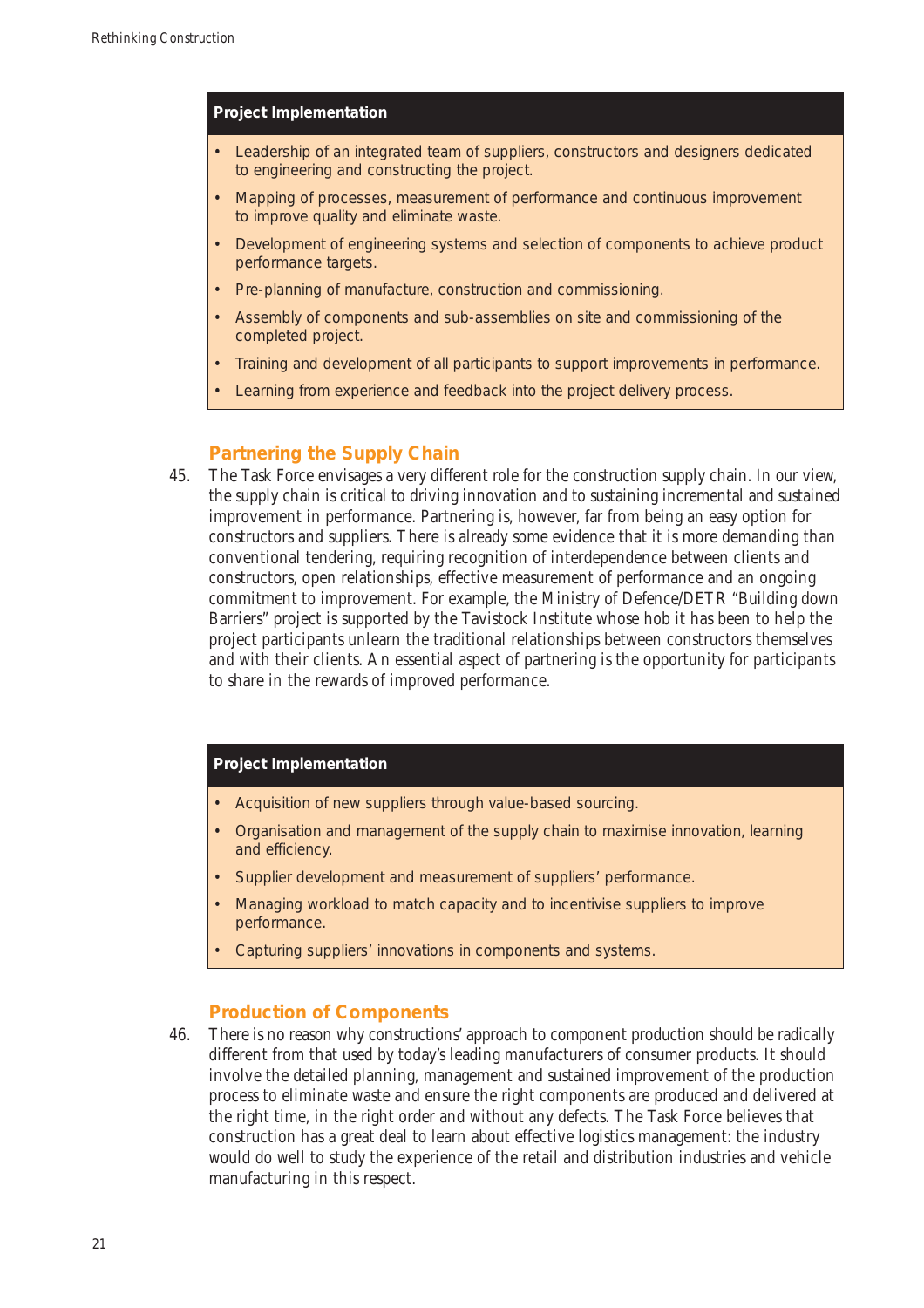#### **Production of Components**

- Detailed engineering design of components and sub-assemblies.
- Planning, management and continuous improvement of the production process.
- Development of a range of standard components which are used in most projects
- Production of components and sub-assemblies to achieve 'right first time' quality.
- Management of the delivery of components and sub-assemblies to site exactly when needed
- Measurement of the performance of completed components and systems.
- Learning from experience about product performance and durability.
- Innovation in the design of components to improve construction products.
- Component production also includes the sustained commitment to innovation in the design of components, and development of a range of standard components which are used in most projects. By working closely with the product development teams component manufacturers can push forward the boundaries of client aspirations. The construction industry very often fails to educate the client about what improvements in products are available and this is an especially serious omission when dealing with smaller clients who are naturally less familiar with what is available. 47.

#### **Sustained Improvement**

- Once the integrated project process has been put in place the next step is to maintain the momentum of the increases in efficiency and quality that it offers. The key to this is to implement a programme of sustained improvement of the construction process to eliminate waste and increase the value that it adds to the client. Again the Task Force has turned to other industries with experience of success in this area for guidance. 48.
- We have investigated the emerging business philosophy of "lean thinking" which has been developed first in the car industry and is now spreading through the best manufacturers and into retailing and other industries. Lean thinking presents a powerful and coherent synthesis of the most effective techniques for eliminating waste and delivering significant sustained improvements in efficiency and quality. 49.
- We are impressed by the dramatic success being achieved by leading companies that are implementing the principles of "lean thinking" and we believe that the concept holds much promise for construction as well. Indeed, we have found that lean thinking is already beginning to be applied with success by some construction companies in the USA. We recommend that the UK construction industry should also adopt lean thinking as a means of sustaining performance improvement. 50.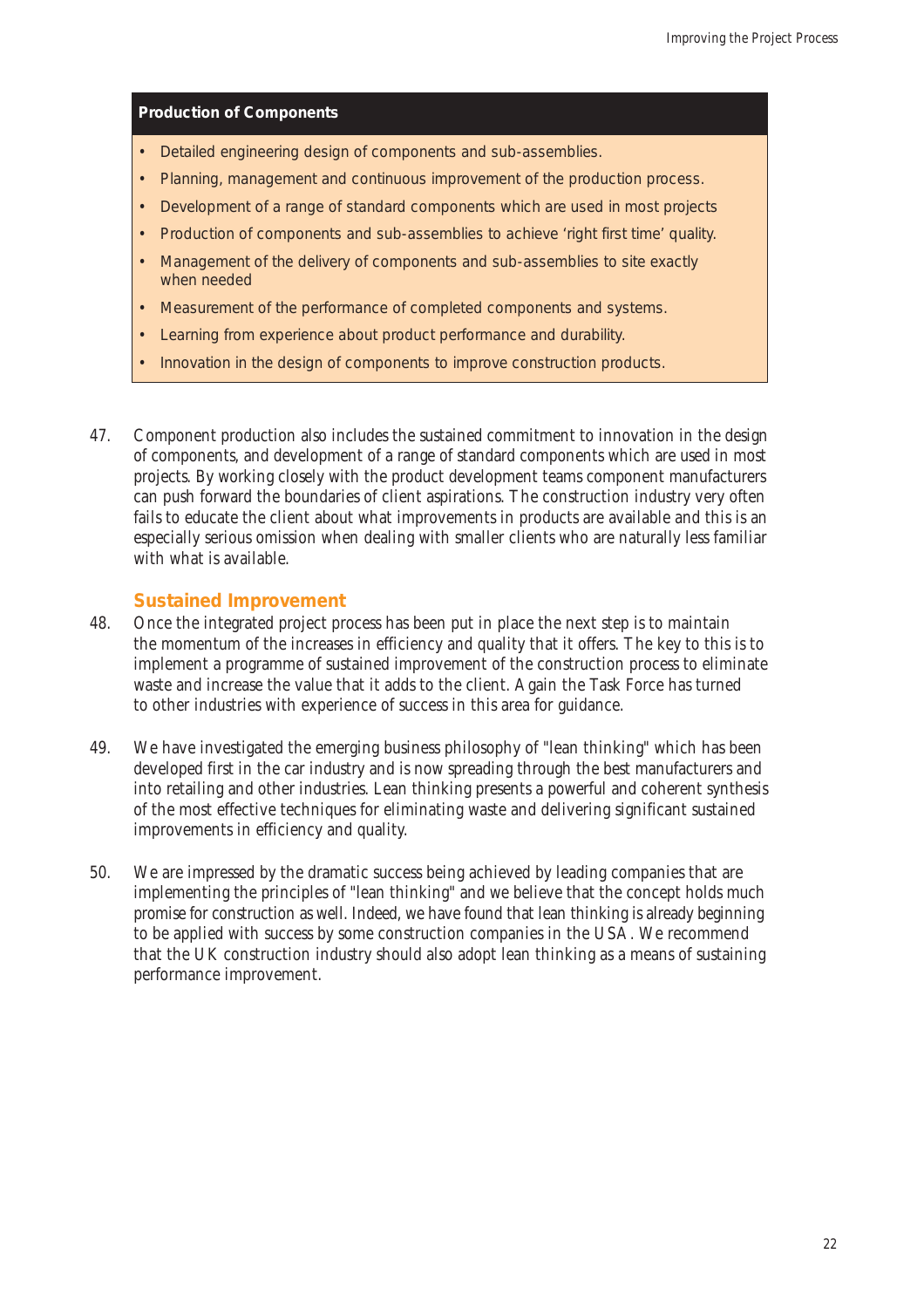#### **What is Lean Thinking?**

Lean Production is the generic version of the Toyota Production System, recognised as the most efficient production system in the world today. Lean Thinking describes the core principles underlying this system that can also be applied to every other business activity – from designing new products and working with suppliers to processing orders from customers.

The starting point is to recognise that only a small fraction of he total time and effort in any organisation actually adds value for the end customer. By clearly defining **value** for a specific product or service from the end customer's perspective all the non value activities, often as much as 95% of the total, can be targeted for removal step by step.

Few products or services are provided by one organisation alone, so that waste removal has to be pursued throughout the whole **value stream** – the entire set of activities across all firms involved in jointly delivering the product or service. New relationships are required to eliminate inter-firm waste and to manage the value stream as a whole.

Instead of managing the workload through successive departments, process are reorganised so that the product design flows through all the value adding steps without interruption, using the toolbox of lean techniques to successively remove the obstacle to **flow**. Activities across each firm are synchronised by **pulling** the product or design from upstream steps just when required in time to meet the demand from the end customer.

Removing wasted time and effort represents the biggest opportunity for performance improvement. Creating flow and pull starts with radically reorganising individual process steps, but the gains become truly significant as all the steps link together. As this happens more and more layers of waste become visible and the process continues towards the theoretical end point of **perfection**, where every asset and every action adds value for the end customer. Lean Thinking represents a path of sustained performance improvement and not a one-off programme.

#### **Applying Lean Thinking in Construction**

**Pacific Contracting** of San Fransisco, a specialist cladding and roofing contractor, have used the principles of *lean thinking* to increase their annual turnover by 20% in 18 months with the same member of staff. The key to this success was improvement of the design and procurement process in order to facilitate construction on site, investing in the front end of projects to reduce costs and construction times. They identified two major problems to achieving flow in the whole construction process – inefficient supply of materials which prevented site operations from flowing smoothly, and poor design information from the prime contractor which frequently resulted in a large amount of redesign work.

To tackle these problems Pacific Contracting combined more efficient use of technology with tools for improving planning of construction processes. They use a computerised 3D design system to provide a better, faster method of redesign that leads to better construction information. Their design system provides a range of benefits, including isometric drawings of components and interfaces, fit co-ordination, planning of construction methods, motivation of work crews through visualisation, first run tests of construction sequences and virtual walk-throughs of the product. They also use a process planning tool known as Last Planner, developed by Glen Ballard of the Lean Construction Institute, to improve the flow of work on site through reducing constraints such as lack of materials or labour.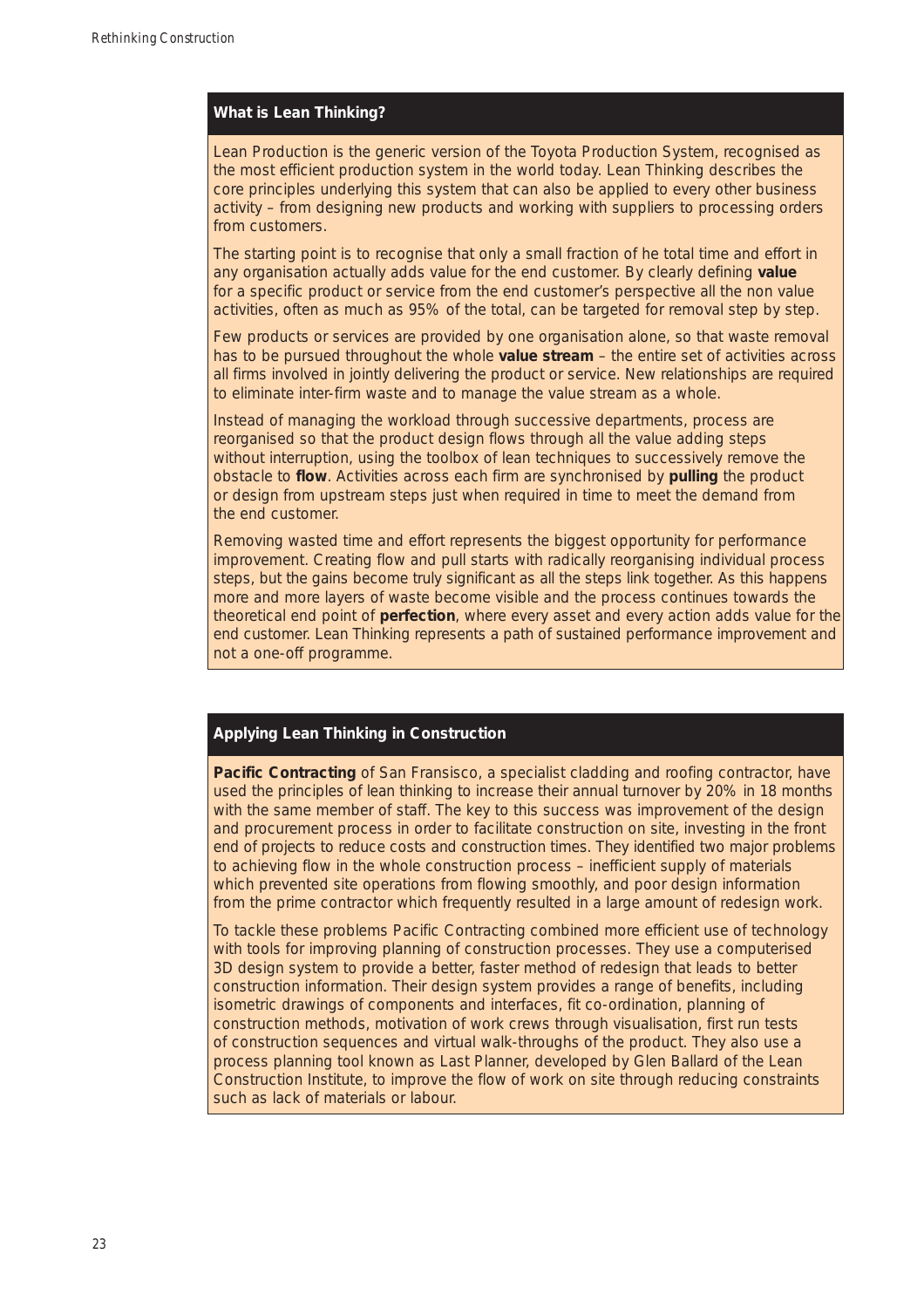#### **Applying Lean Thinking in Construction**

**The Neenan Company,** a design and build firm, is one of the most successful and fastest growing construction companies in Colorado. The firm has worked to understand the principles of lean thinking and look for applications to its business, using 'Study Action Teams' of employees to rethink they way they work. Neenan's have reduced project times and costs by up to 30%, through developments such as:

- Improving the flow of work on site by defining units of production and using tools such as visual control processes;
- Using dedicated design teams working exclusively on one design from beginning to end and developing a tool known as 'Schematic Design in a Day' to dramatically speed up the design process;
- Innovating in design and assembly, for example through the use of pre-fabricated brick infill panels manufactured off site and pre-assembled atrium roofs lifted into place;
- Supporting sub-contractors in developing tools for improving processes.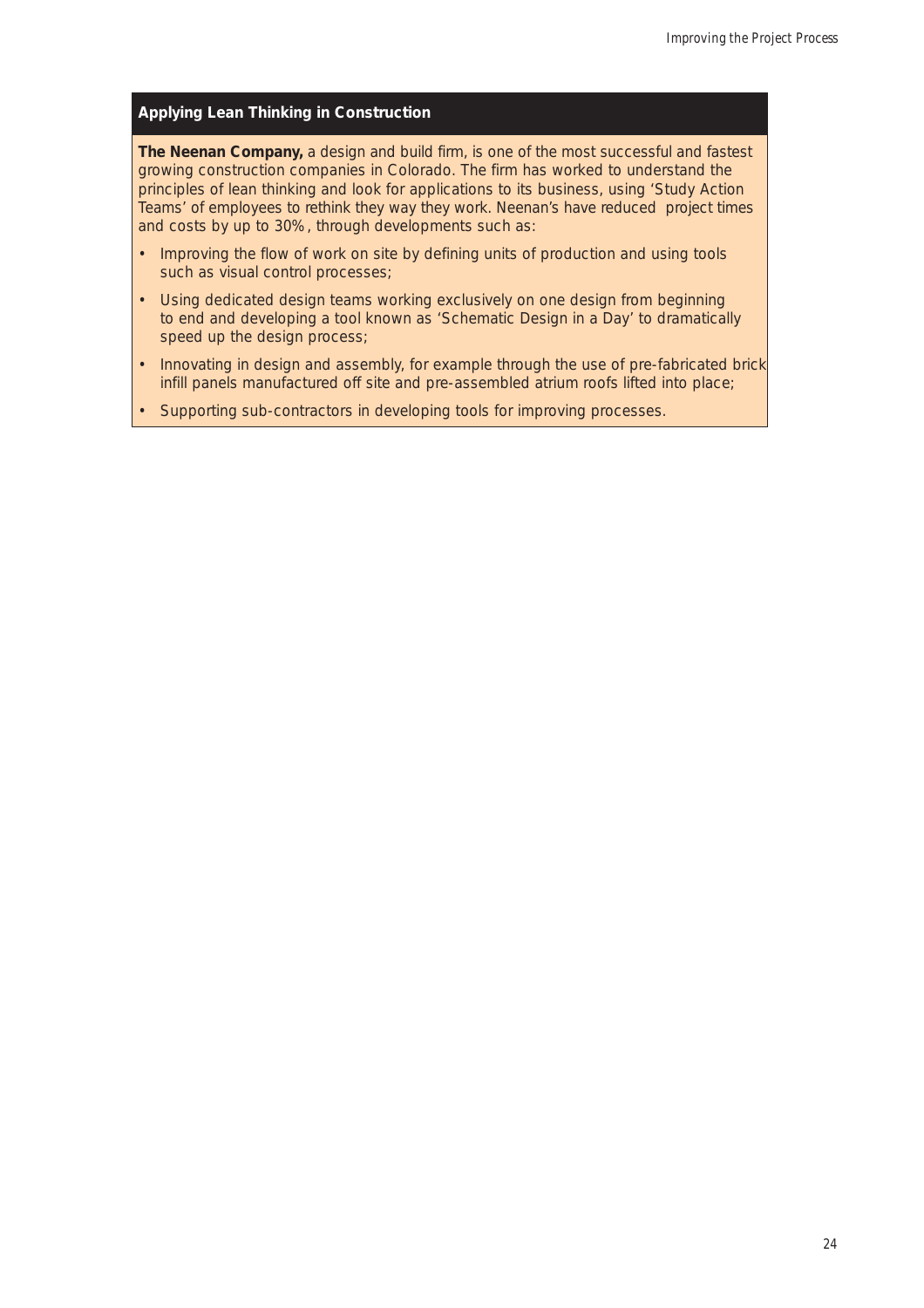# **CHAPTER 4 Enabling Improvement**

- Substantial changes in the culture and structure of UK construction are required to enable the improvements in the project process that will deliver our ambition of a modem construction industry. These include changes in working conditions, skills and training, approaches to design, use of technology and relationships between companies. 51.
- The Task Force believes that, to deliver the cultural changes necessary to improve the project process, we must start by valuing our people. Not only is the quality of the workforce fundamental to the process of change in construction, but also the way workers are treated. In our view, the workforce is undervalued, under-resourced and frequently treated as a commodity rather than the industry's single most important asset. 52.

#### **Decent Working Conditions**

Some of the changes we are looking for may take time to achieve. Others can be delivered almost instantly. For example, the facilities which are available to workers on site are typically appaling. Clients and their customers do not like the poor image of the industry in this respect any more than does the industry itself. It does not require a big step to provide workers with uniforms, proper facilities and rest areas. Construction sites themselves should become advertisements for the industry and the firms working on them. 53.

#### **Improving Conditions on Site**

As part of its *Building for the Future* initiative Tesco Stores has introduced visitor centres, on-site canteens, changing rooms and showers on its sites. Construction materials are stored in warehouses on site, reducing losses from theft and damage. Site branding has been introduced – all Tesco sites have identical blue hoardings and workers on them wear branded overalls with both Tesco and their employer's name. The increased team spirit and commitment engendered by these simple innovations have contributed to Tesco's achievement of a 40% reduction in construction costs.

The health and safety record of construction is the second worst of any industry. We have observed that most accidents seem to occur when people are either not properly trained or working out of process. The Task Force has asked the Health and Safety Executive to comment on our provisional targets for improvement, published in February. Their advice was to ask the industry to reflect not only on the purely welfare consequences of a poor health and safety record but to consider as well its cost in terms of lost work days, potential prosecutions and, in extreme cases, the enforced closure of construction sites. 54.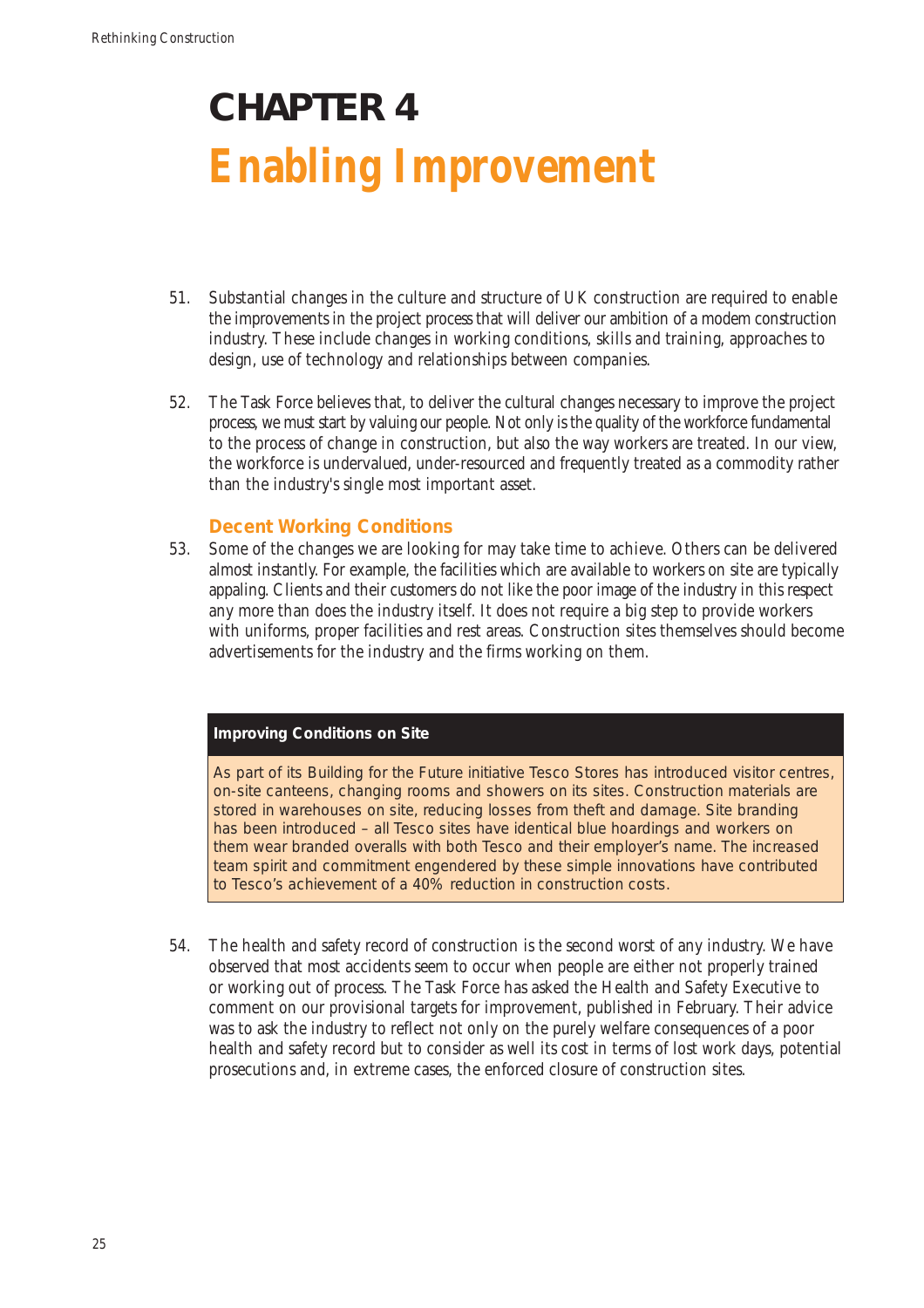#### **More and Better Training**

- We have posed the question whether construction has the right skills to improve productivity. Our view is that there are significant gaps: 55.
	- at the **top management** level, there is a shortage of people with the commitment to being best in class and with the right balance of technical and leadership skills to manage their businesses accordingly. The industry needs to create the necessary career structure to develop more leaders of excellence;
	- at the **project manager** level, we see a need for training in integrating projects and leading performance improvement, from conception to final delivery. We invite training organisations, including the professional institutions, to develop the necessary training programmes;
	- the key grade on site is the **supervisor**. The UK has one of the highest levels of supervision on site internationally but one of the poorest records of training for supervisors. We invite the Construction Industry Training Board and other relevant National Training Organisations to consider this issue as a matter of urgency;
	- among **designers** the high standards of professional competence achieved in their training and development need to be matched by a more practical understanding of the needs of clients and of the industry more generally. They need to develop greater understanding of how they can contribute value in the project process and the supply chain;
	- there is not enough **multi-skilling.** The experience of other industries is that heavily compartmentalised, specialist operations detract from overall efficiency. Modern building techniques require fewer specialist craftsmen but more workers able to undertake a range of functions based around processes rather than trade skills. This is being addressed by overseas companies but the UK is in danger of being left behind;
	- upgrading, retraining and **continuous learning** are not part of construction's current vocabulary. There is already frustration amongst component suppliers that their innovations are blocked because construction workers cannot cope with the new technologies that they are making available. This has to change.
- Training and quality are inextricably interlinked. The experience of Task Force members is unequivocally that quality will not improve and costs will not reduce until the industry educates its workforce not only in the skills required but in the culture of teamwork. We invite the employers and the National Training Organisations to work with Government to put together an agenda for urgent action on this issue. 56.
- In our view, training will only be given the emphasis it deserves if all major clients, including the public sector, give preference to constructors who can demonstrate that they use trained workers. One way of achieving this is for major clients to insist that workers hold valid cards under the Construction Skills Certification Scheme. We would like to see this valuable scheme extended and use made of smart card technology to discourage the employment of workers who do not have the appropriate qualifications. 57.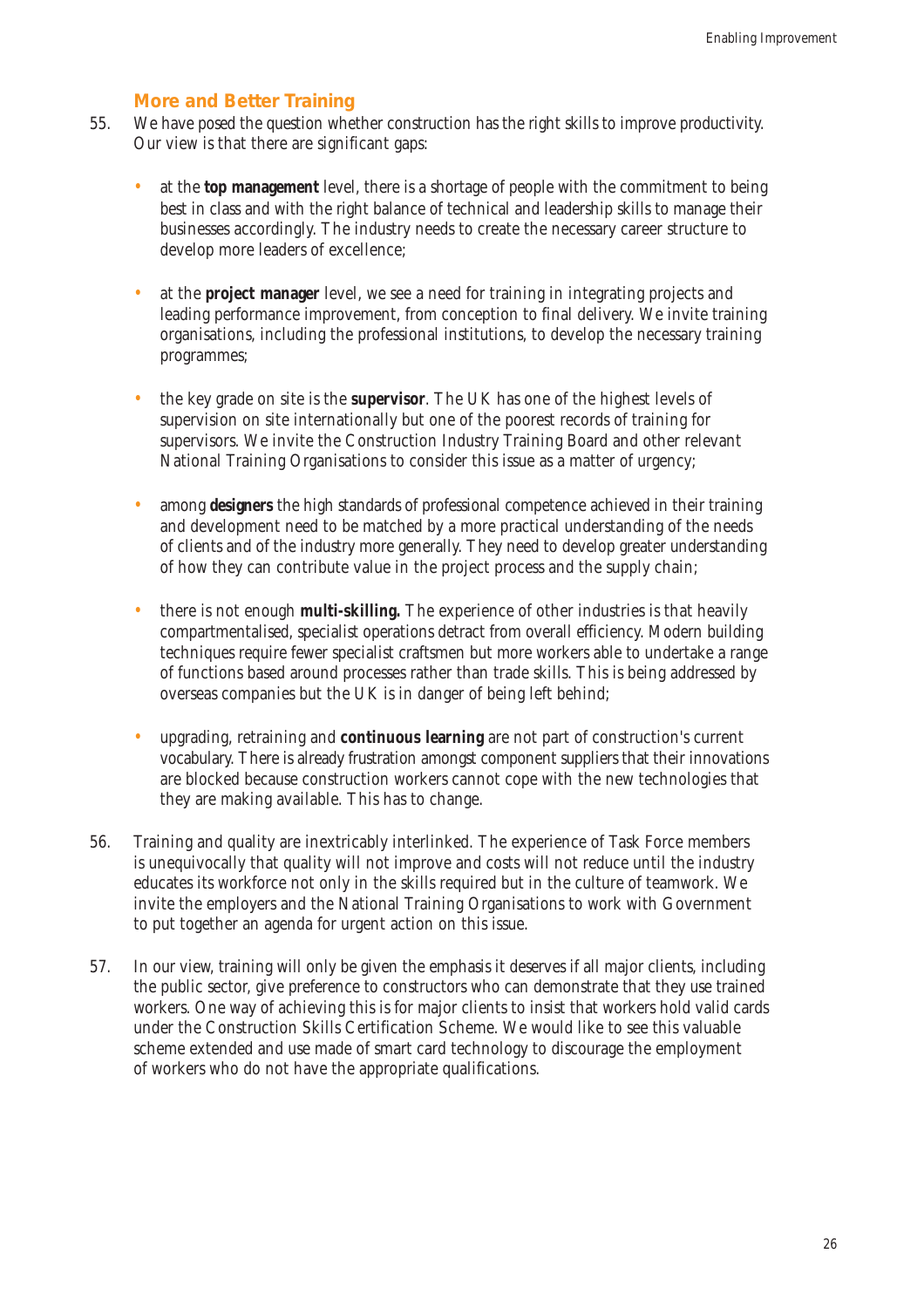#### **Design for Construction and Use**

- As we have already emphasised, in our experience too much time and effort is spent in construction on site, trying to make designs work in practice. The Task Force believes that this is indicative of a fundamental malaise in the industry - the separation of design from the rest of the project process. Too many buildings perform poorly in terms of flexibility of use, operating and maintenance costs and sustainability. In our view there has to be a significant re-balancing of the typical project so that all these issues are given much more prominence in the design and planning stage before anything happens on site. In other words, design needs to be properly integrated with construction and performance in use. Time spent in reconnaissance is not wasted. 58.
- There is a series of practical consequences that flows from this: 59.
	- suppliers and subcontractors have to be fully involved in the design team. In manufacturing industry, the concept of "design for manufacture" is a vital part of delivering efficiency and quality, and construction needs to develop an equivalent concept of "design for construction";
	- the **experience of completed projects** must be fed into the next one. With some exceptions the industry has little expertise in this area. There are significant gains to be made from understanding client satisfaction and capturing technical information, such as the effectiveness of control systems or the durability of components;
	- **quality** must be fundamental to the design process. Defects and snagging need to be designed out on the computer before work starts on site. 'Right first time' means designing buildings and their components so that they cannot be wrong;
	- **designers** should work in close collaboration with the other participants in the project process. They must understand more clearly how components are manufactured and assembled, and how their creative and analytical skills can be used to best effect in the process as a whole. There is no longer a place for a regime of design fees based on a percentage of the costs of a project, which offers little incentive to build efficiently;
	- design needs to encompass **whole life costs,** including costs of energy consumption and maintenance costs. Sustainability is equally important. Increasingly, clients take the view that construction should be designed and costed as a total package including costs in use and final decommissioning.
	- **clients** too must accept their responsibilities for effective design. Too often they are impatient to get their project on site the day after planning consent is obtained. The industry must help clients to understand the need for resources to be concentrated up-front on projects if greater efficiency and quality are to be delivered.

#### **Standardisation**

Standardisation also has an important role to play in improving the design stage of construction. The average car contains about 3,000 components. A house, by comparison, has about 40,000. We see a useful way of dealing more efficiently with the complexity of construction is to make greater use of standardised components. We call on clients and designers to make much greater use of standardised components and measure the benefits of greater efficiency and quality that standardisation can deliver. 60.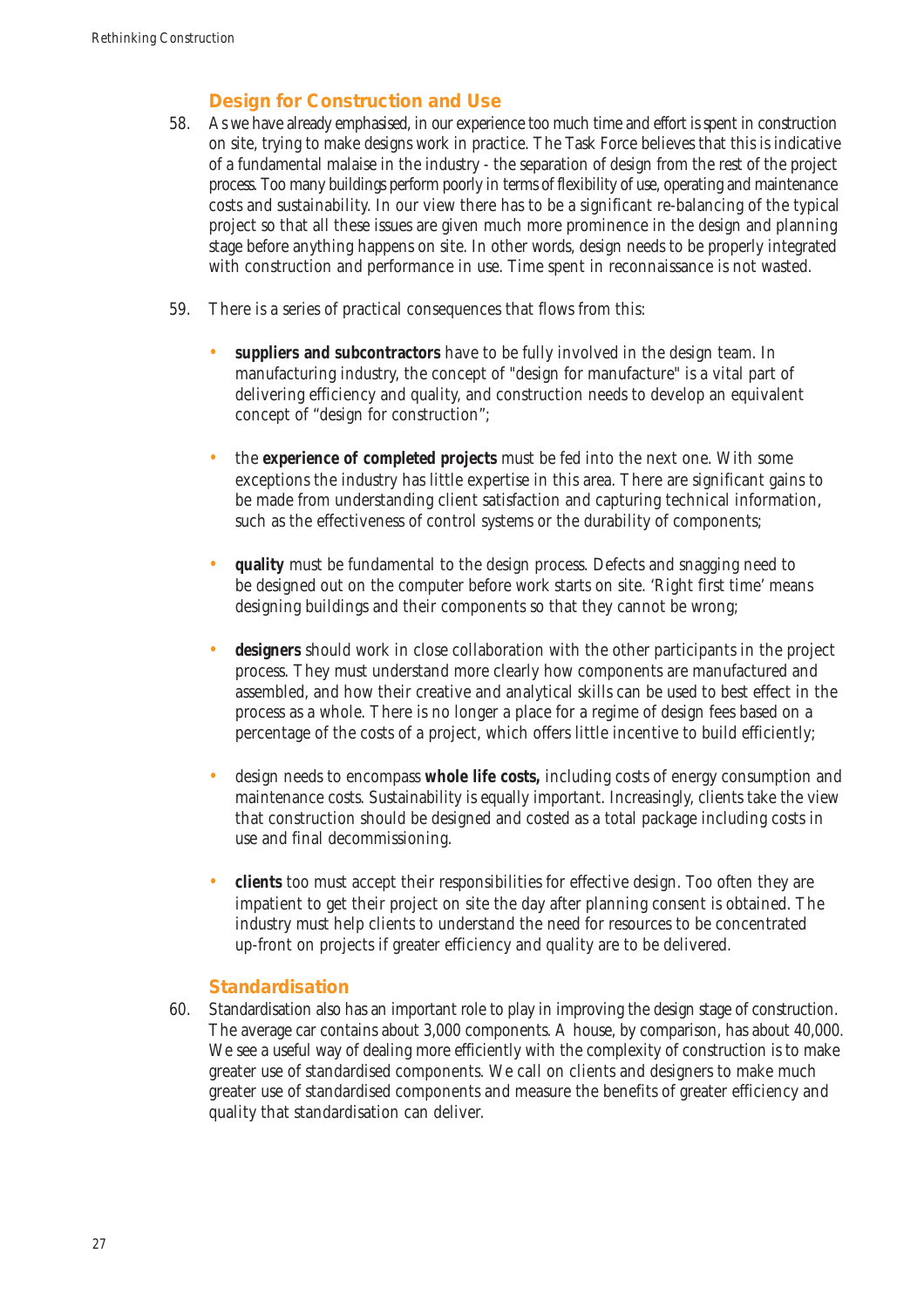There is also much scope for standardising processes. This can provide much greater predictability about what is performed, by whom, how and when. Standardisation of processes and components need not result in poor aesthetics or monotonous buildings. We have seen that, both in this country and abroad, the best architects are entirely capable of designing attractive buildings that use a high degree of standardisation. 61.

#### **The Scope for Standardisation**

The Construction Confederation in its evidence to the Task Force told us there was scope to standardise many construction products and components. Examples include:

- Manhole covers local authorities have more than 30 different specifications for standard manhole covers;
- Doors hundreds of combinations of size, veneer and ironmongary exist;
- Motorway bridges many UK bridges are prototypes, whereas they are of standard construction in France, Germany, and Belgium;
- Toilet pans there are 150 different types in the UK but only six in the USA;
- Lift cars although standard products are available, designers almost invariably wish to customise these.

The Confederation cites the benefits of standardisation as being: reductions in manufacturing costs; fewer interface and tolerance problems; shorter construction periods; and more efficient research and development of components.

#### **Technology as a Tool**

- The Task Force does not consider that technology on its own can provide the answer to the need for greater efficiency and quality in construction. There have been celebrated examples of new technology being used to reinforce outdated and wasteful processes – and it does not work. The advice offered to construction by leading manufacturing industries is to approach change by first sorting out the culture, then defining and improving processes and finally applying technology as a tool to support these cultural and process improvements. 62.
- Members of the Task Force have seen the effectiveness of this approach for themselves on European housing sites that are using innovative forms of building, together with a high degree of prefabrication, pre-assembly and standardisation. What surprised us was that, when asked for the source of efficiency savings on site, the constructors and developers tended not to attribute them to the technology of construction but to pre-planning with suppliers and component manufacturers to minimise the time actually spent on site. 63.
- One area in which we know new technology to be a very useful tool is in the design of buildings and their components, and in the exchange of design information throughout the construction team. There are enormous benefits to be gained, in terms of eliminating waste and rework for example, from using modern CAD technology to prototype buildings and by rapidly exchanging information on design changes. Redesign should take place on computer, not on the construction site. 64.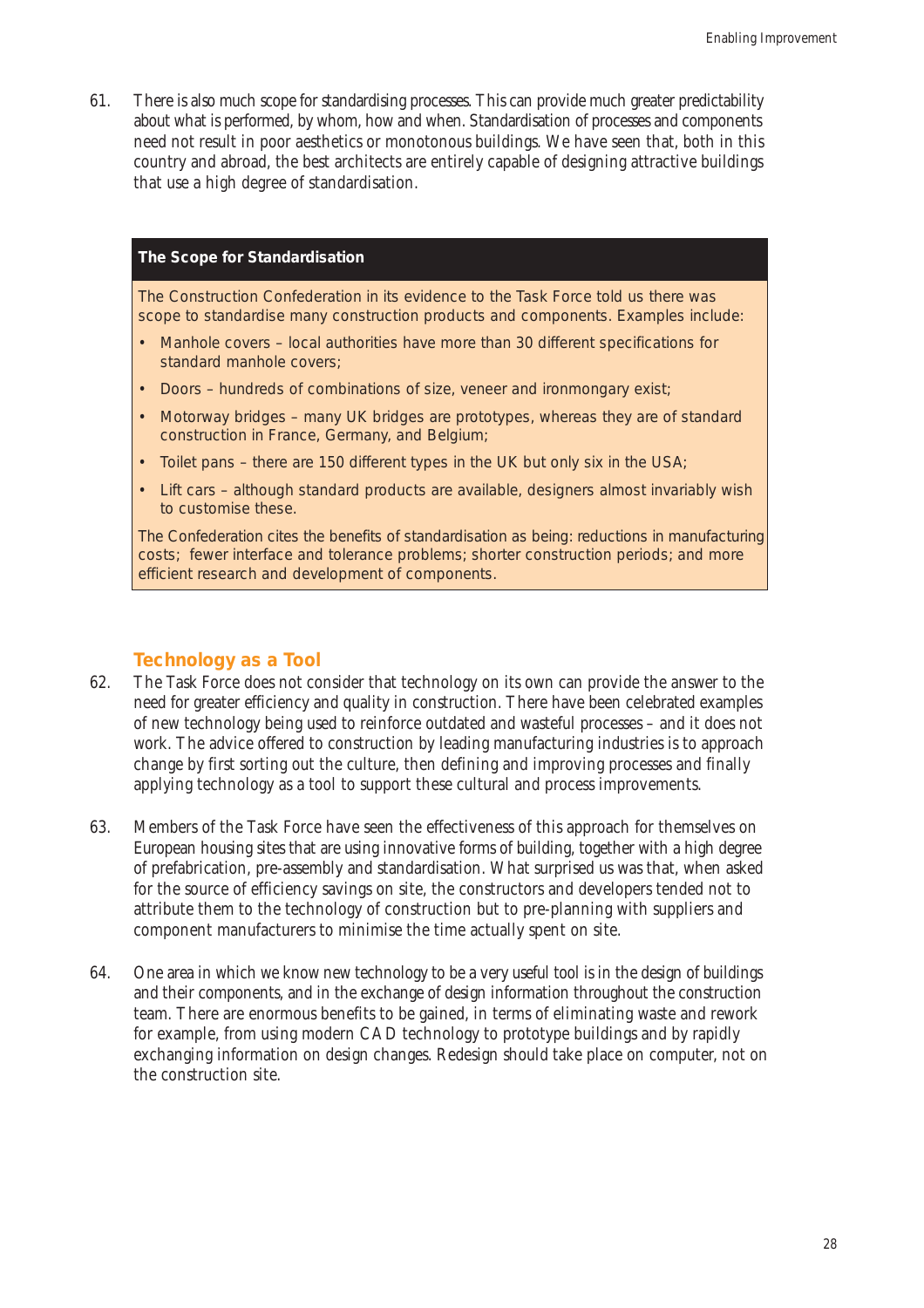#### **Better Regulation**

- We accept that a framework of regulatory controls in construction and development is entirely necessary, and indeed can help to produce efficiency and quality. But, in our view the interpretation and application of regulations is inconsistent across the country, making it more difficult to implement a construction project speedily and efficiently. Significant costs and delays are often incurred in the design and planning of projects by the variability of enforcement of regulations, and by duplication of processes between agencies. 65.
- We invite central and local Government to look carefully at ways of achieving better regulation. 66. In particular, we feel that there is scope for regulatory regimes such as building control to be more output driven, so that constructors and their clients are able to deliver to performance standards rather than detailed prescriptions. We are also of the view that making the processes of the land use planning system more predictable would help improve the efficiency of construction, particularly housebuilding. We look to Lord Rogers' task force on urban regeneration to consider this issue.

#### **Long Term Relationships**

- An essential ingredient in the delivery of radical performance improvements in other industries has been the creation of long term relationships or alliances throughout the supply chain on the basis of mutual interest. Alliances offer the co-operation and continuity needed to enable the team to learn and take a stake in improving the product. A team that does not stay together has no learning capability and no chance of making the incremental improvements that improve efficiency over the long term. The concept of the alliance is therefore fundamental to our view of how efficiency and quality in construction can be improved and made available to all clients, including inexperienced ones. 67.
- We have already mentioned the need for long term relationships in construction in the previous 68. section where we discussed partnering the supply chain. Partnering on a series of projects is a powerful tool increasingly being used in construction to deliver valuable performance improvements. We are proposing that the industry now goes a stage further and develops long-term alliances that include all those involved in the whole process of delivering the product, from identification of client need to fulfilment of that need.

#### **Long Term Relationships**

The Whitbread Hotel Company rationalised its supply chain from 30 contractors to 5 and embarked on long-term partnership arrangements. Working on the basis of mutual interest, a construction strategy, objectives and improvement targets are set through negotiation between Whitbread, its partners and the supply chain. whitbread shares its five year business plan with its partners so that they contribute proactively to the achievement of Whitbread's objectives whilst planning their own businesses with greater effectiveness. Whitbread agrees fixed amounts for contractors' profits and overheads and shares savings from performance improvement with its partners. Competition within the supply chain focuses upon delivering continually improving performance.

- In this connection, the Task Force wishes to see: 69
	- **new criteria for the selection of partners.** This is not about lowest price, but ultimately about best overall value for money. Partnering implies selection on the basis of attitude to teamworking, ability to innovate and to offer efficient solutions. We think that it offers a much more satisfying role for most people engaged in construction;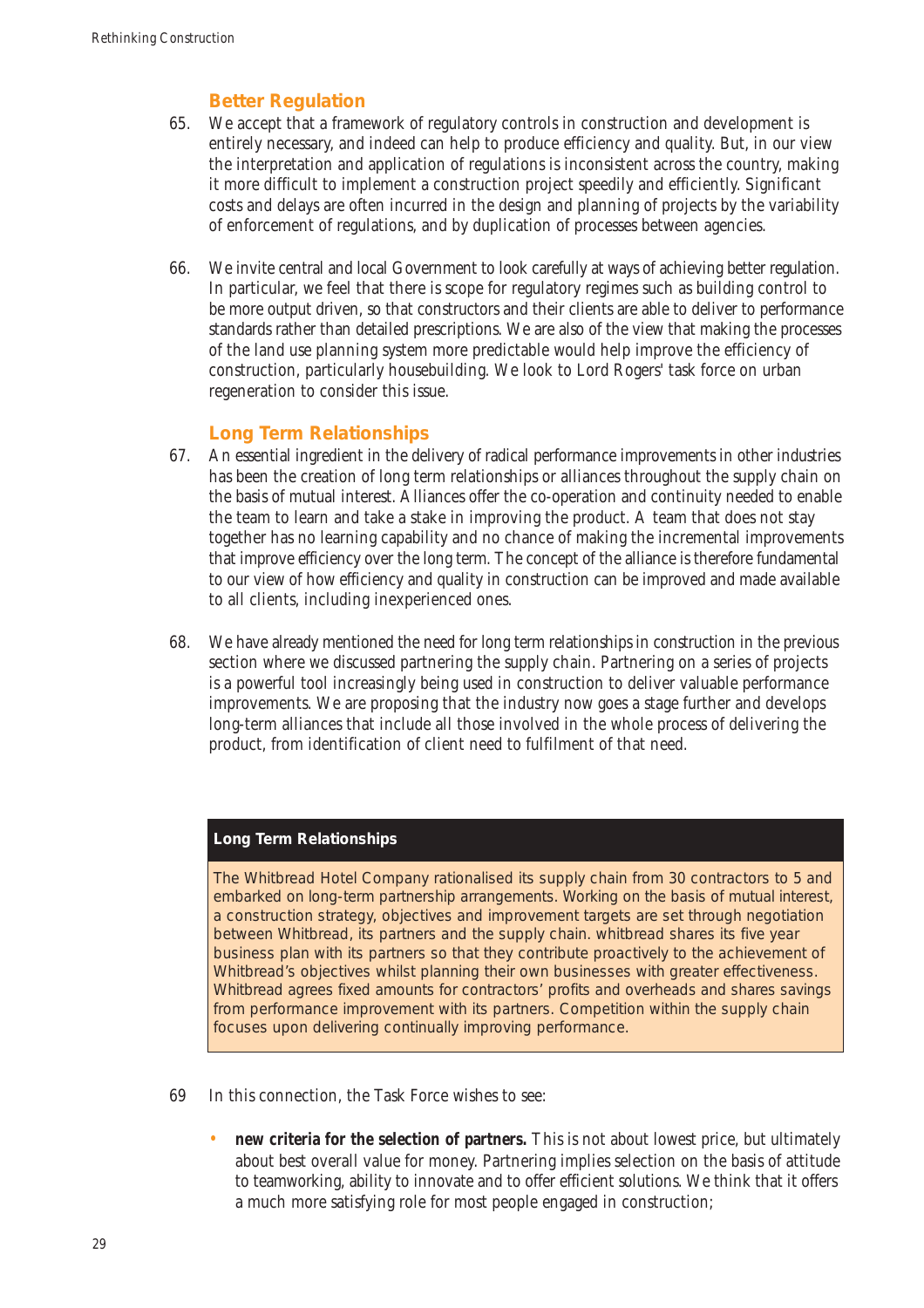- all the players in the team **sharing in success** in line with the value that they add for the client. Clients should not take all the benefits: we want to see proper incentive arrangements to enable cost savings to be shared and all members of the team making fair and reasonable returns;
- **an end to reliance on contracts.** Effective partnering does not rest on contracts. Contracts can add significantly to the cost of a project and often add no value for the client. If the relationship between a constructor and employer is soundly based and the parties recognise their mutual interdependence, then formal contract documents should gradually become obsolete. The construction industry may find this revolutionary. So did the motor industry, but we have seen non-contractually based relationships between Nissan and its 130 principal suppliers and we know they work;
- the introduction of **performance measurement** and competition against clear targets for improvement, in terms of quality, timeliness and cost, as the principal means of sustaining and bringing discipline to the relationships between clients, project teams and their suppliers. The evidence we have seen is that these relationships, when conducted properly, are much more demanding and rewarding than those based on competitive tendering. There are important issues here, particularly for the pubic sector.

#### **Replacing Contracts with Performance Measurement**

Nissan UK and Tallent Engineering Ltd have no formal contract beyond an annual negotiation of the cost and quality of the rear axles that Tallent produce for Nissan's cars, and rigorous targets for improving performance. Each morning Tallent receives an order from Nissan detailing the precise mix of axles required by Nissan and five times a day Tallent deliver to Nissan's Sunderland plant. If a problem was to occur with quality Tallent would send engineers to Nissan to fix it on the car production line. If a problem resulted in a significant loss of production, Nissan would expect to compensate Tallent for lost business or vice versa, but this has never happened and both sides work hard to ensure it cannot. Both Nissan and Tallent use similar no-contracts relationships with the firms delivering their construction projects.

Nissan's QCDDM supply chain management system is acknowledged to be among the most effective in the world. It measures all suppliers on **Q**uality, **C**ost, **D**elivery, **D**esign and **M**anagement against negotiated continuous improvement targets. For each element the supplier is marked on a range of product and process items which are aggregated on a weighted basis to give a performance percentage for that element. Competition is created across the supply chain by collating the performance information every month and informing each supplier of its performance in relation to the others.

Such relationships inevitably require mutual interdependence, some continuity in workflow and, if not stability, at least greater predictability. The Task Force recognises that this can be difficult for the construction industry. It is also potentially difficult for many clients. However, experience suggests that long term satisfactory partnering arrangements themselves generate greater continuity in workload, and this may be especially true in a construction industry in which an increasing premium is being placed by clients on quality. 70.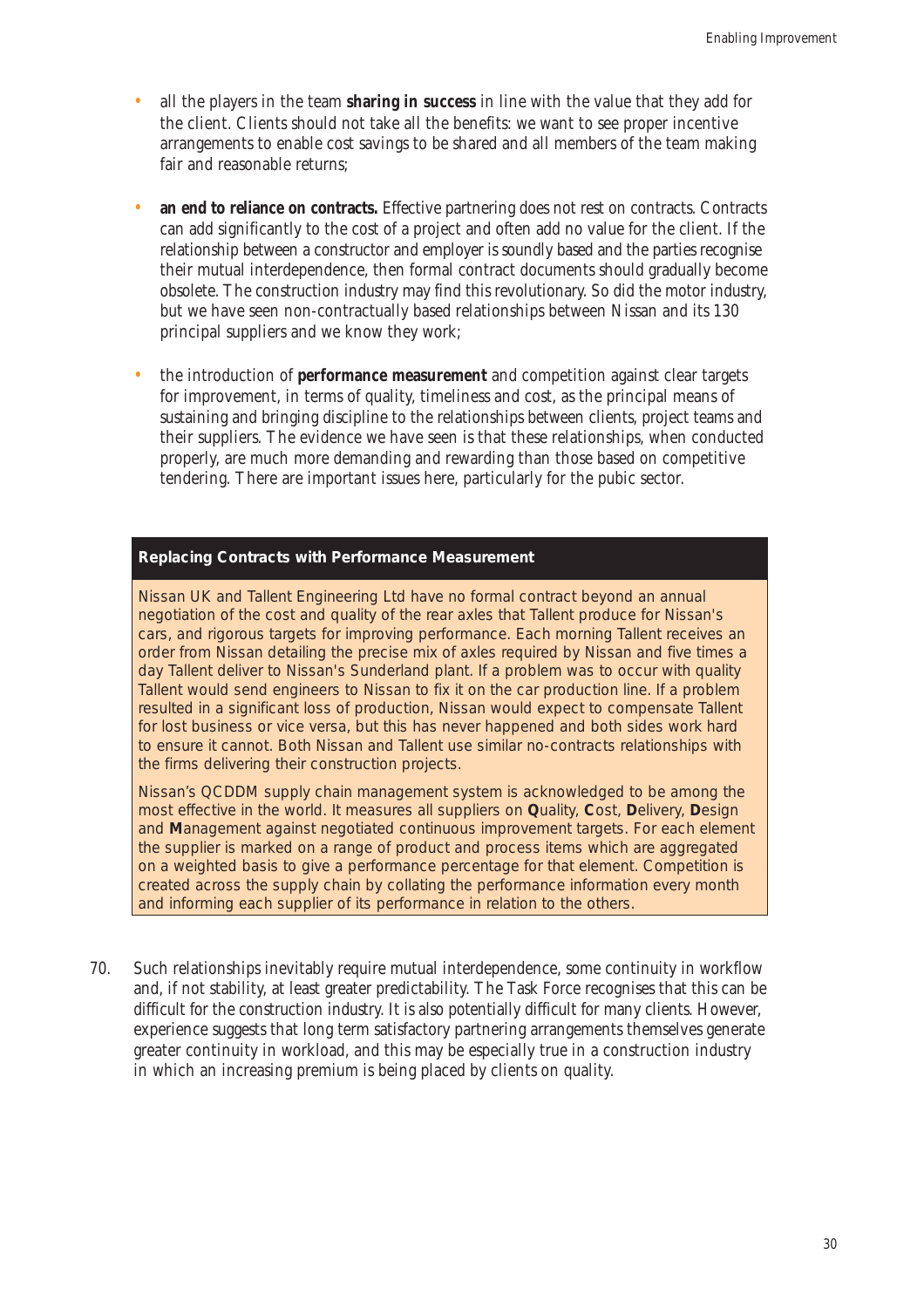#### **Reduced Reliance on Tendering**

- The most immediately accessible savings from alliances and partnering come from a reduced requirement for tendering. Whilst this may go against the grain, especially for the public sector, it is vital that away is found to modify processes so that tendering is reduced. Clients may well ask how they can be satisfied that they are getting value for money. The answer lies in comparison between suppliers and rigorous measurement of their performance. With quantitative performance targets and open book accounting, together with demanding arrangements for selecting partners, the Task Force believes that value for money **can** be adequately demonstrated and properly audited. We invite the Treasury, with DETR, to consider the appropriate mechanisms further and give guidance to public bodies. 71.
- The radical changes required in the culture of the construction industry are likely to mean that there will be fewer but bigger winners. The Task Force's view is that those companies with the right culture deserve to thrive. Cut-throat price competition and inadequate profitability benefit no-one. For the sake of the long-term health of the industry and its clients we wish to see a culture of radical and sustained improvement in performance enabled in UK construction. 72.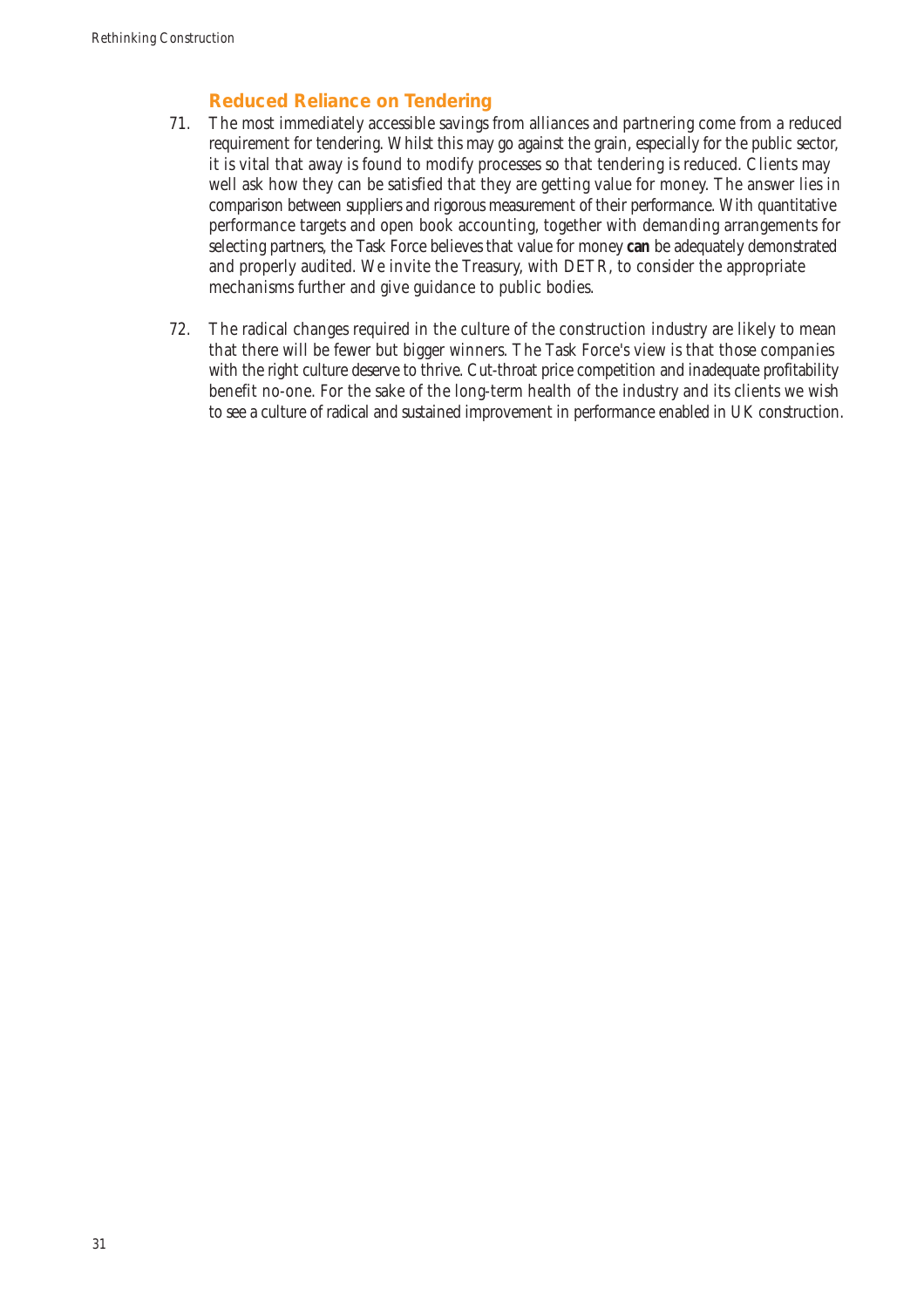# **CHAPTER 5 Improving House building**

- As part of its terms of reference the Task Force was asked to look particularly at improving the efficiency and quality of housing construction. Whilst the Task Force considers that the scope for improving performance is as great in housing development as in other forms of construction, we believe that there should be specific initiatives to encourage advances in this sector. In our view housebuilding is affected by some significant factors that distinguish it from other sectors of the construction industry: 73.
	- housing development operates within a regulatory environment, affecting the level and location of activity. There are some in-built inefficiencies within the process which arise from the present requirements of the planning system;
	- land prices have a major impact on out turn costs, representing up to 50% of total costs in some areas. These are a function of demand rather than of efficiency;
	- in the private housing market demand by a 'one-off' disaggregated client base is dictated as much by price and location as by quality of the housing product or the efficiency of its performance;
	- in the social housing sector, demand by corporate clients {housing associations and local authorities) is affected by uncertainties and inefficiencies resulting from periodic changes in policy direction and unpredictable levels of investment.

#### **Promising Developments**

- There are promising developments in both private and public sector housing in the UK, although most innovatory housebuilding is being undertaken overseas. Good quality public housing, indistinguishable from the housing for sale that it is increasingly located alongside, is becoming commonplace. In the social housing sector the main corporate clients are increasingly investigating innovative approaches to housebuilding which offer significant improvements in the speed and cost of construction while retaining high quality. 74.
- In the social housing sector housing associations are the dominant providers of new housing. In 1998/99 they expect to start schemes {both new build and rehabilitation) worth around £2 billion for approximately 30,000 homes. 60 housing associations account for some 50% of these schemes. The sector, including both housing associations and local authorities, also faces a growing demand for repairs and maintenance. 75.
- The Task Force believes that the main initial opportunities for improvements in housebuilding performance exist in the social housing sector for the simple reason that most social housing is commissioned by a few major clients. However, we would expect improved practice in developing social housing to affect expectations and activity in the wider housing market. Consequently we see much scope for cross-fertilisation of innovation between the public and private sectors. 76.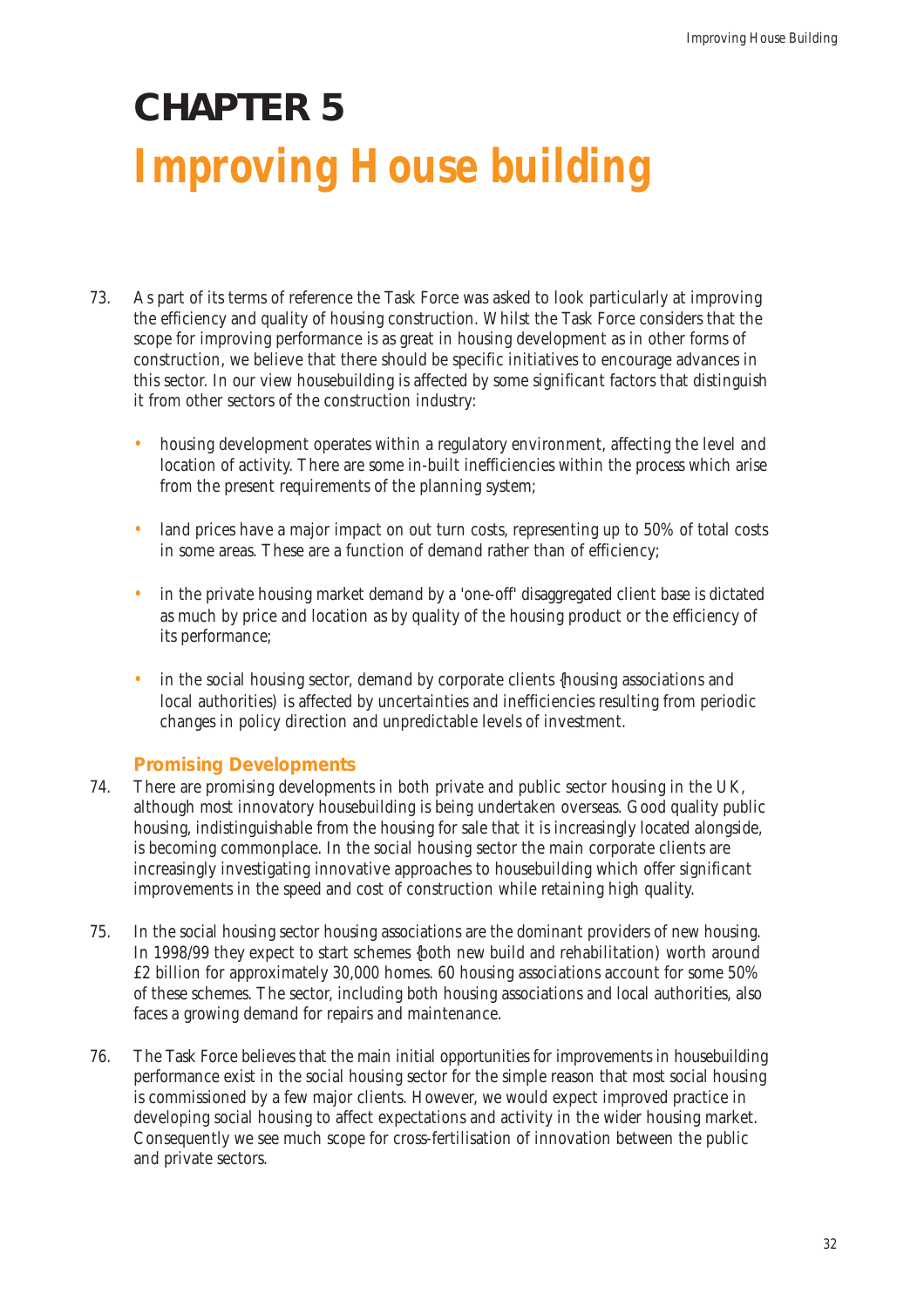#### **Developments in Housebuilding**

Westbury Homes are actively pursuing an innovation approach to housing. They are developing new customer-focused approaches to develop products which will enable them to expand into new markets. They are trailing new component systems and production processes in demonstration projects and they are developing partnering arrangements with their suppliers. Both Wimpey Homes and Westbury have brought in board-level expertise from manufacturing industry in order to implement new supply-chain management techniques.

Over the last three years Bovis Homes, like many volume housebuilders, has standardised its product by using standard plan forms built from bulk-purchased parts. The standard house types are regularly re-engineered by the product development team in response to feedback from the sales and marketing team and customers. Research into what the customer wants is continually carried out using questionnaires, and value for different types of customer is defined in terms of price, locality, number of rooms, appearance, and quality of construction. A full customer care service is also provided.

Housing associations such as Southern Housing Group, Peabody, Hyde Housing Association and Guiness Trust are implementing lessons from abroad to improve the procurement of low-cost, high quality adaptable housing. For example, the Dutch Open Building approach is being demonstrated, offering tenants a wider range of choices of internal fit-out in both new-build and refurbishment schemes. Modular industrialised housing systems such as those used in Japan by Sekisui and Toyota are being trailed to reduce the cost and time of construction and provide tight quality control. This can deliver housing with zero defects on-site, removing the need for expensive and time-consuming 'snagging' and 'making good'.

Leading suppliers in the social housing market, such as Willmott Dixon, have initiated their own innovation strategies aimed at delivering greatly improved products and services to housing associations. Component manufacturers like Redland and Hepworth are also investing heavily in R&D to develop better component systems to speed up construction.

#### **Potential for Change**

- In support of the Task Force's work programme and as part of a wider programme of meetings to test our thinking, the Housing Corporation organised seminars to which representatives of some of the major housing associations and housing construction companies were invited. They offered a useful opportunity to assess the potential for radical change. These events highlighted: 77.
	- an enthusiasm amongst both housing associations, as clients, and contractors for the pursuit of greater efficiency and quality;
	- the vital influence of clients over the performance of the housebuilding industry. Well informed, demanding clients who know what they want and how much they are prepared to pay for it, and are able to specify their requirements clearly, are an essential pre-requisite to the achievement of a modern, efficient, world-class housebuilding industry;
	- the belief that sustained improvement in the industry can only be achieved if rigorous targets are set and performance measured on a consistent basis;
	- the fact that to achieve step improvements in innovation, standardisation of components and cost efficiency, more can be achieved by co-operation between clients, constructors and suppliers than through competition.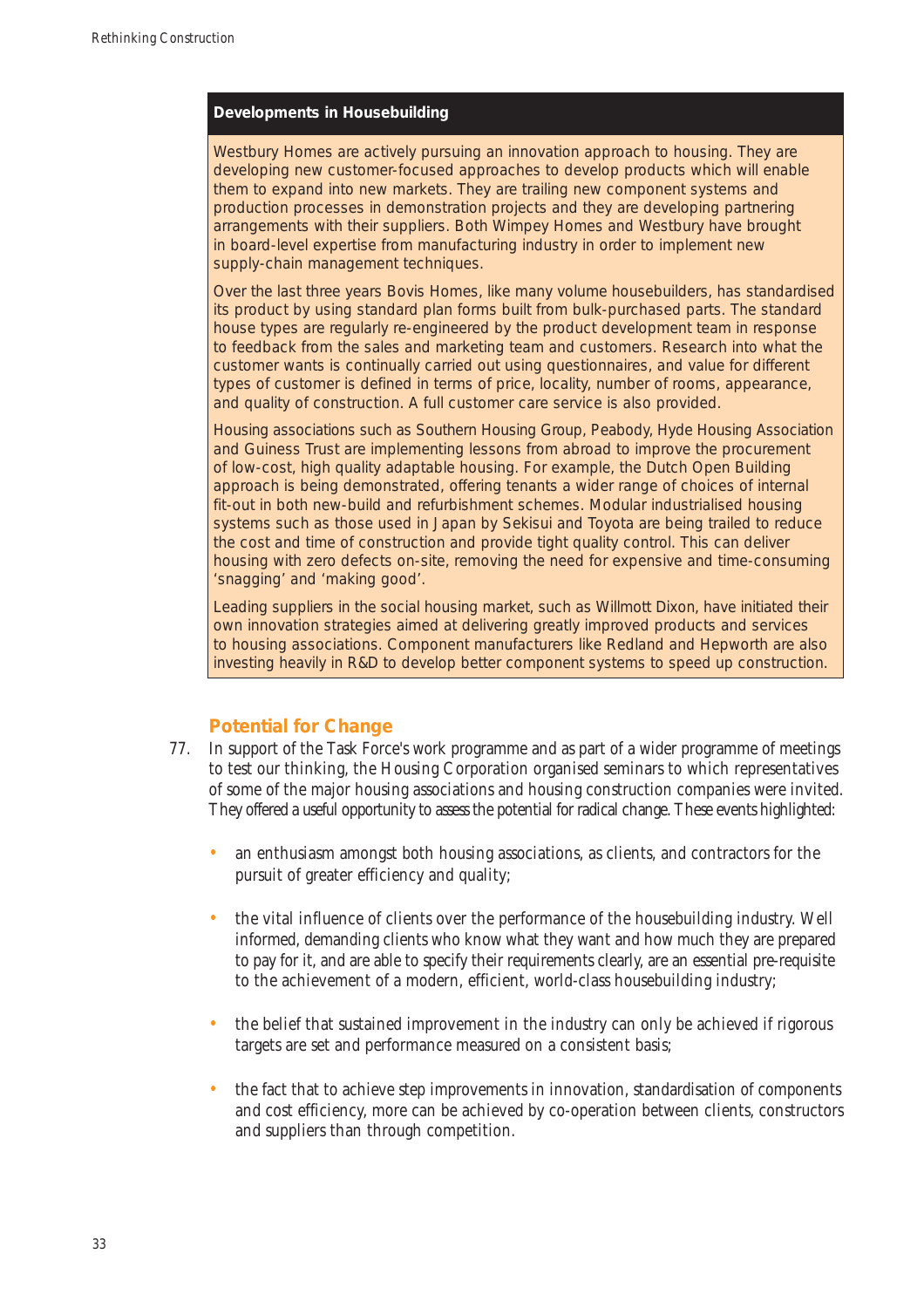#### **A Housing Forum**

- The conclusion of these seminars was that a forum of major developing housing associations and the major housebuilding and construction firms could act as the catalyst for change. The Task Force proposes the setting up of such a forum to take forward the agenda. We would see the main objectives of this body to be to bring together those clients, contractors and suppliers committed to performance improvement to: 78.
	- agree targets for improvement, performance indicators, and arrangements for data collection, analysis and dissemination;
	- establish principles for commissioning and evaluating innovative demonstration projects and disseminating good practice;
	- simplify procurement processes, streamline supply chains and standardise component linkages;
	- encourage long term partnering arrangements between clients and providers to secure consistency, continuity, innovation and value for money.

#### **Government Support**

- Although it would be for the members of the forum to agree a way forward, pro-active s support and encouragement from Government will also be essential. The Task Force sees this as taking three forms: 79.
	- pump priming contributions to support a secretariat for the forum. We feel that DETR and the Housing Corporation should partly support the secretariat costs of the forum, alongside membership fees from client and construction companies;
	- capital funding for demonstration projects. The government should establish within the Housing Corporation's Approved Development Programme an allocation for demonstration projects. We suggest £10 million. This, when matched with private finance will support a programme of innovative development totalling some £20 million per annum;
	- prioritising those investment projects offering improved value for money. In the longer term if the forum is successful, it should result in a range of lower cost, more innovative, better value homes. These should routinely receive high priority in the allocation of future public investment, thereby reinforcing the impetus for continuous improvement.
- Housebuilders and their clients need to share experience of innovation. However, the key ingredient for success in achieving significant improvements in the quality and efficiency of housebuilding will be the commitment of those involved. In this housebuilding shares the same ground as the rest of UK construction. 80.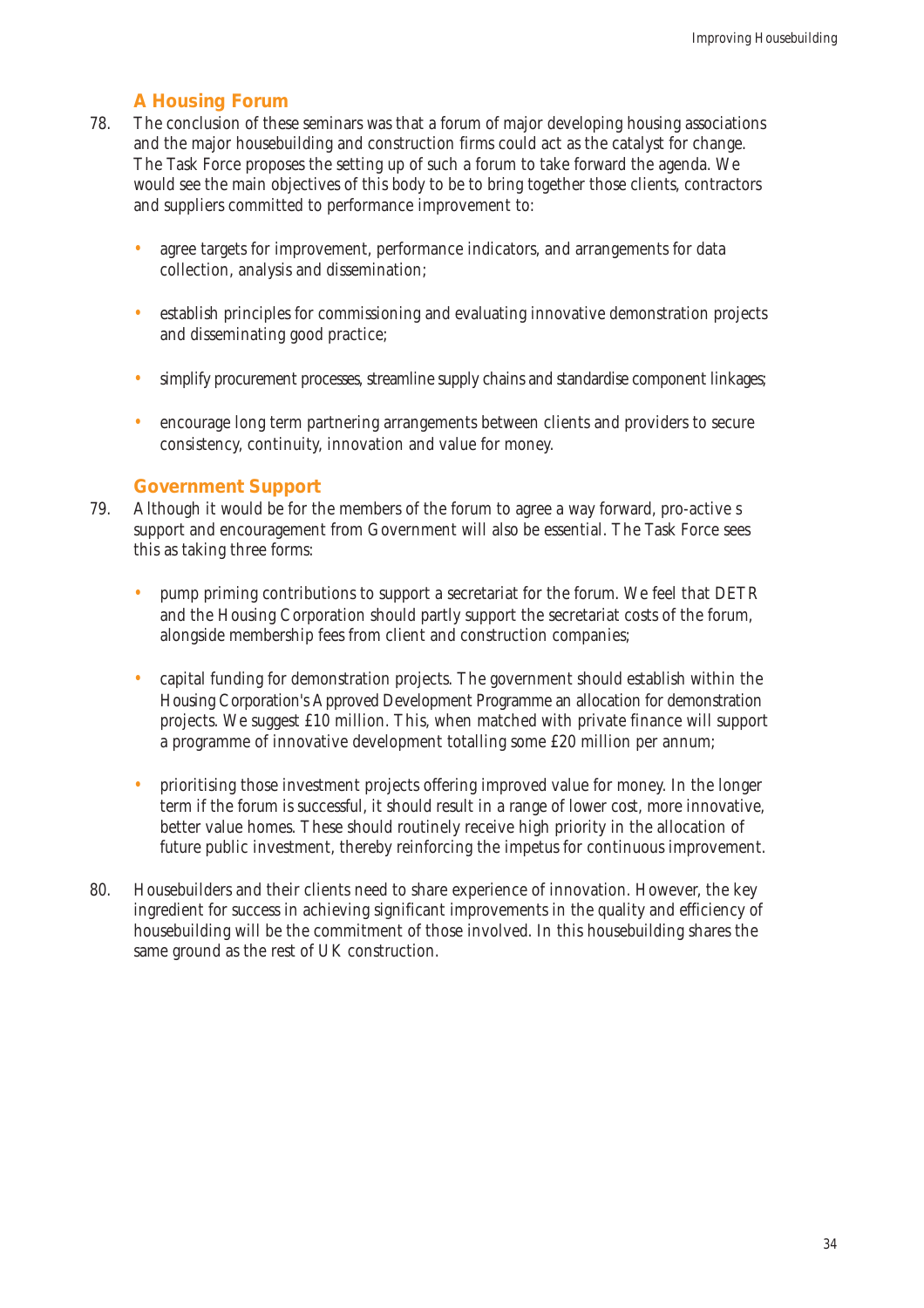# **CHAPTER 6 The Way Forward**

- The Task Force believes that the way forward to achieving the ambition of a modern 81. construction industry lies in **commitment.** We are calling for:
	- **commitment from major clients** to fulfil their responsibility to lead the implementation of our agenda for dramatically improving the efficiency and quality of construction;
	- **commitment from the construction industry** to work with major clients to deliver the significant performance improvements that are possible, and offer these to the occasional and inexperienced clients; and
	- **commitment from Government** to create and sustain the environment that is needed to enable dramatic improvements in construction performance, and encourage the public sector to become best practice clients.

#### **Demonstration Projects**

- The major clients represented on the Task Force have agreed to take the lead and demonstrate their own commitment to improving performance by undertaking demonstration projects to develop and illustrate the ideas that we have set out. However, we do not want this to be an exclusive exercise: we invite other major private and public sector clients of the construction industry, together with the constructors, designers and suppliers that work with them, to offer similar projects on which together we can test and develop innovation. Our ambition is to make a start with at least £500 million worth of projects. 82.
- We propose that this core of projects and the housebuilding forum should become the basis of a movement for change and innovation in construction, established to pool experience among major clients and construction companies, develop ideas and drive improvement in quality and efficiency. We see such a movement as the principal way in which the construction industry can gain benefit from the lead being given by the major clients and grasp the initiative itself. 83.

#### **A Movement for Change**

- We envisage the movement for change as a group of people, possibly supported by a secretariat, 84.who are committed to improving the delivery of their projects and the performance of their companies by applying the ideas that the Task Force has set out. The movement would be a network through which members could collaborate with each other in developing construction techniques and skills and exchanging ideas for increasing efficiency and quality. The movement should be open to all who are able to demonstrate commitment to:
	- carrying out demonstration projects to advance the knowledge and practice of construction best practice;
	- focusing on the needs of their clients in everything that they do;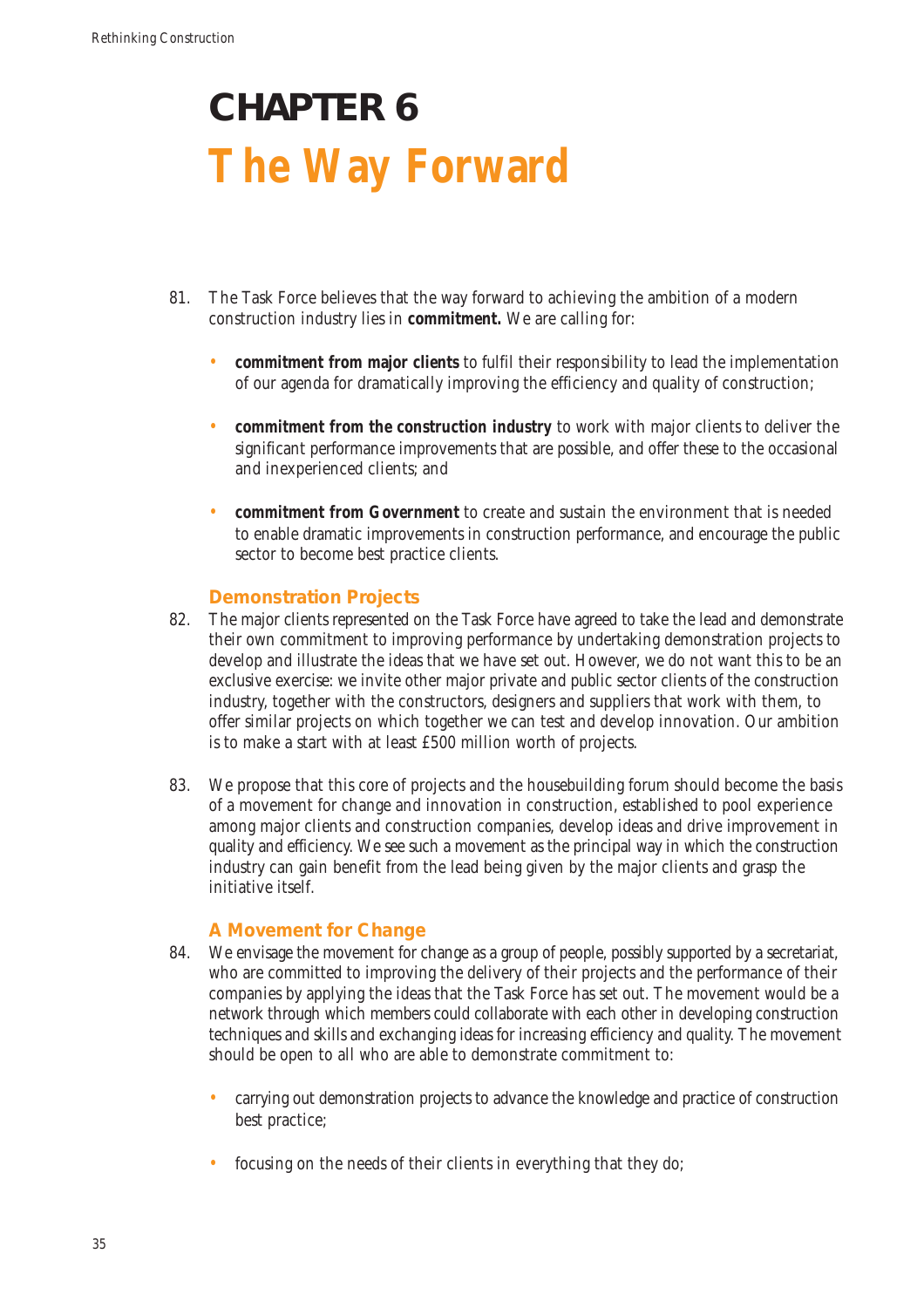- developing within their own organisations and throughout their supply chains a culture of trust and respect that encourages the contributions of all participants in the project process;
- training all their staff fully and providing them with conditions of employment and facilities that enable them to give of their best;
- measuring performance against other member's projects and project processes, and sharing the results with the wider industry;
- extending the benefits of improved performance to all their clients.

#### **Knowledge Centre**

There is an urgent need for the construction industry to develop a knowledge centre through which the whole industry and all of its clients can access to knowledge about good practices, innovations and the performance of companies and projects; in particular the knowledge gained from demonstration projects. It is important that the knowledge centre is objective, impartial and efficient. The DETR is already developing a Construction Best Practice Programme and we invite the Department to use this to create a national knowledge centre for construction. 86.

#### **Public Sector Clients**

- The public sector is the largest client of the construction industry. The Task Force recommends that the Government commits itself to leading public sector bodies towards becoming best practice clients. We believe that this process must begin with substantial improvements in the way that the public sector procures construction. In our view this can be achieved while still meeting the need for public accountability. 87.
- The Government has already demonstrated through Public-Private Partnerships and the PFI its ability to make radical and successful changes in its procurement policies. By defining precisely what is wanted from facilities and allowing the construction industry to respond in innovative ways, Government Departments and Agencies have begun to tap a rich seam of ingenuity which previously had been stifled by the traditional processes of prescriptive design and tendering. We wish to see this approach become the norm throughout the public sector. 88.

#### **Occasional Clients**

This report is largely presented from the point of view of clients who are knowledgeable about the construction process. That is appropriate, since it is these clients who can give leadership to improvement in construction. We are conscious, however, that much new construction and repair and maintenance work is done for occasional and inexperienced clients, many of whom commission major projects. Such clients are often unfamiliar with the construction process and unable to provide the environment in which the industry can meet their needs efficiently. This is of great concern to the Task Force, since we wish to see significant performance improvements across the whole industry. 89.

#### **Branded Products**

The Task Force believes that the construction industry must grasp the opportunity for improvement that is being offered by major clients, and take responsibility for delivering these improvements to all of its customers. The industry must create supply chains for one-off clients and a single-point of contact on projects. It must develop products and brands which exceed customers' expectations and give customers confidence in the reliability and integrity of industry.